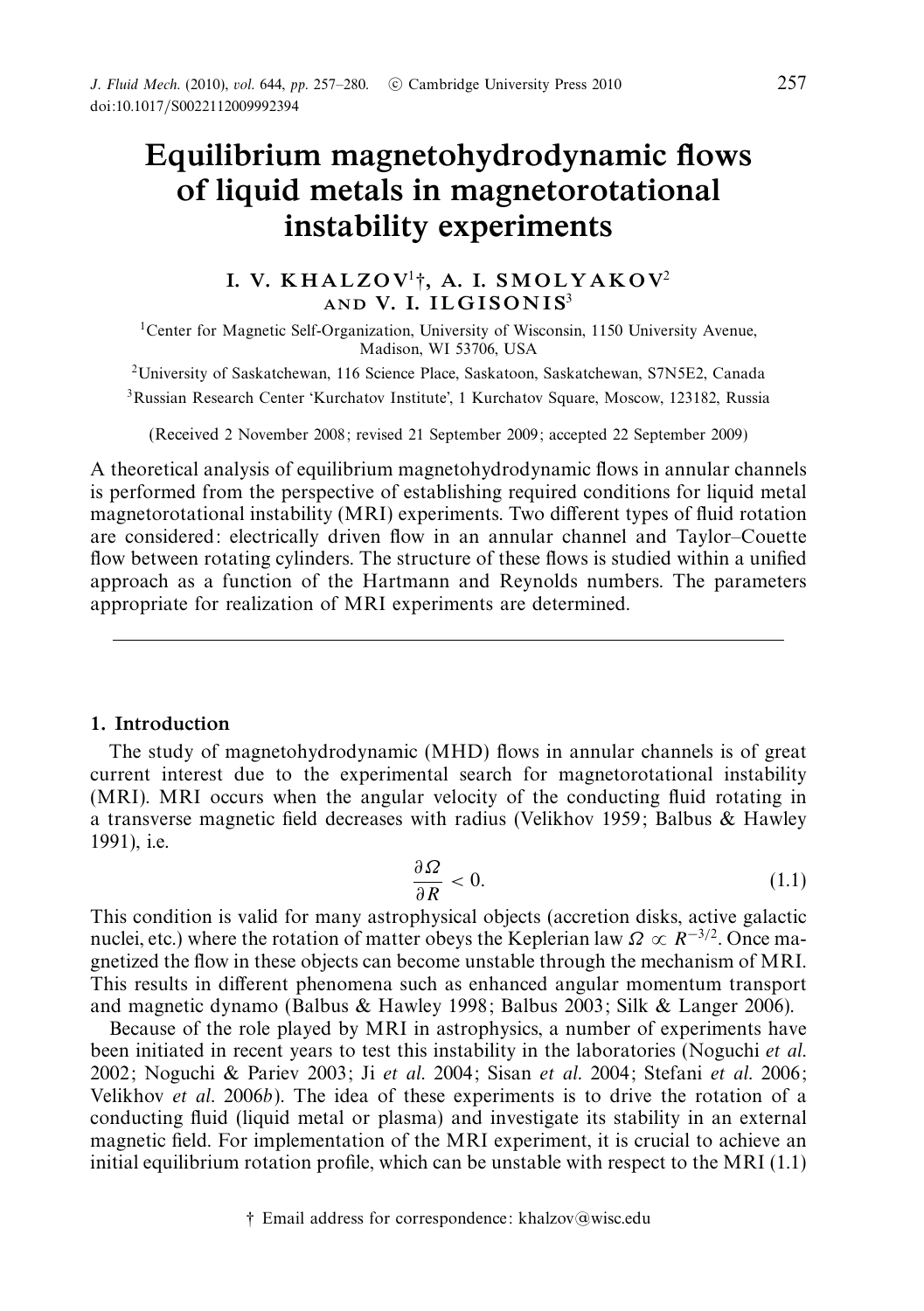

Figure 1. Sketch of magnetized TCF.

but is always stable to other instabilities (for example, hydrodynamical). The latter condition requires that the angular momentum per unit mass of rotating fluid increases as one moves radially outward. This is known as the Rayleigh stability criterion:

$$
\frac{\partial (R^2 \Omega)}{\partial R} \ge 0. \tag{1.2}
$$

The rotation profiles satisfying both  $(1.1)$  and  $(1.2)$  are sometimes called quasi-Keplerian. They are the preferred initial background flows in MRI experiments.

Experimental observations of the MRI have been reported in two experiments (Sisan et al. 2004; Stefani et al. 2006). Sisan et al. (2004) reported observing the MRI in a spherical geometry on the background of an already turbulent flow. Stefani *et al.* (2006) reported detecting the so-called helical MRI in cylindrical flow in the combined axial and azimuthal magnetic fields. Helical MRI is currently the subject of intense discussions in the literature (Liu *et al.* 2006; Liu, Goodman & Ji 2007; Lakhin & Velikhov 2007; Rudiger & Hollerbach 2007; Szklarski 2007; Stefani, ¨ Gailitis & Gerbeth 2008). The advantage of the helical MRI is that the presence of the azimuthal magnetic field reduces the instability threshold substantially (Hollerbach  $\&$ Rüdiger 2005). Another way to reduce the MRI threshold in a cylindrical geometry is to use a non-uniform axial magnetic field (Ilgisonis & Khalzov 2007).

As for the standard MRI (i.e. MRI in cylindrical geometry with a uniform axial magnetic field), there has been no clear detection of this instability despite the numerous theoretical studies and attempts to observe it experimentally. This is due to several reasons, one of them being the difficulty of obtaining of quasi-Keperian flows in practice. In this paper we will focus on liquid metal equilibrium flows that are appropriate for experimental observation of the standard MRI.

Two different mechanisms of fluid rotation have been proposed for MRI experiments: mechanical drive by virtue of the viscous drag force acting on the fluid between rotating coaxial cylinders – the so-called Taylor–Couette flow or TCF (figure 1; Noguchi *et al.* 2002; Ji *et al.* 2004; Stefani *et al.* 2006), and electrical drive by the Ampere force arising when an electric current is passed through the fluid, which is in a transverse magnetic field – electrically driven flow or EDF (figure 2; Noguchi  $\&$ Pariev 2003; Velikhov et al. 2006b). In most of the existing MRI experiments TCF is used. In the idealized case of infinitely long cylinders, TCF has the following radial profile of angular velocity:

$$
\Omega(R) = a + \frac{b}{R^2},\tag{1.3}
$$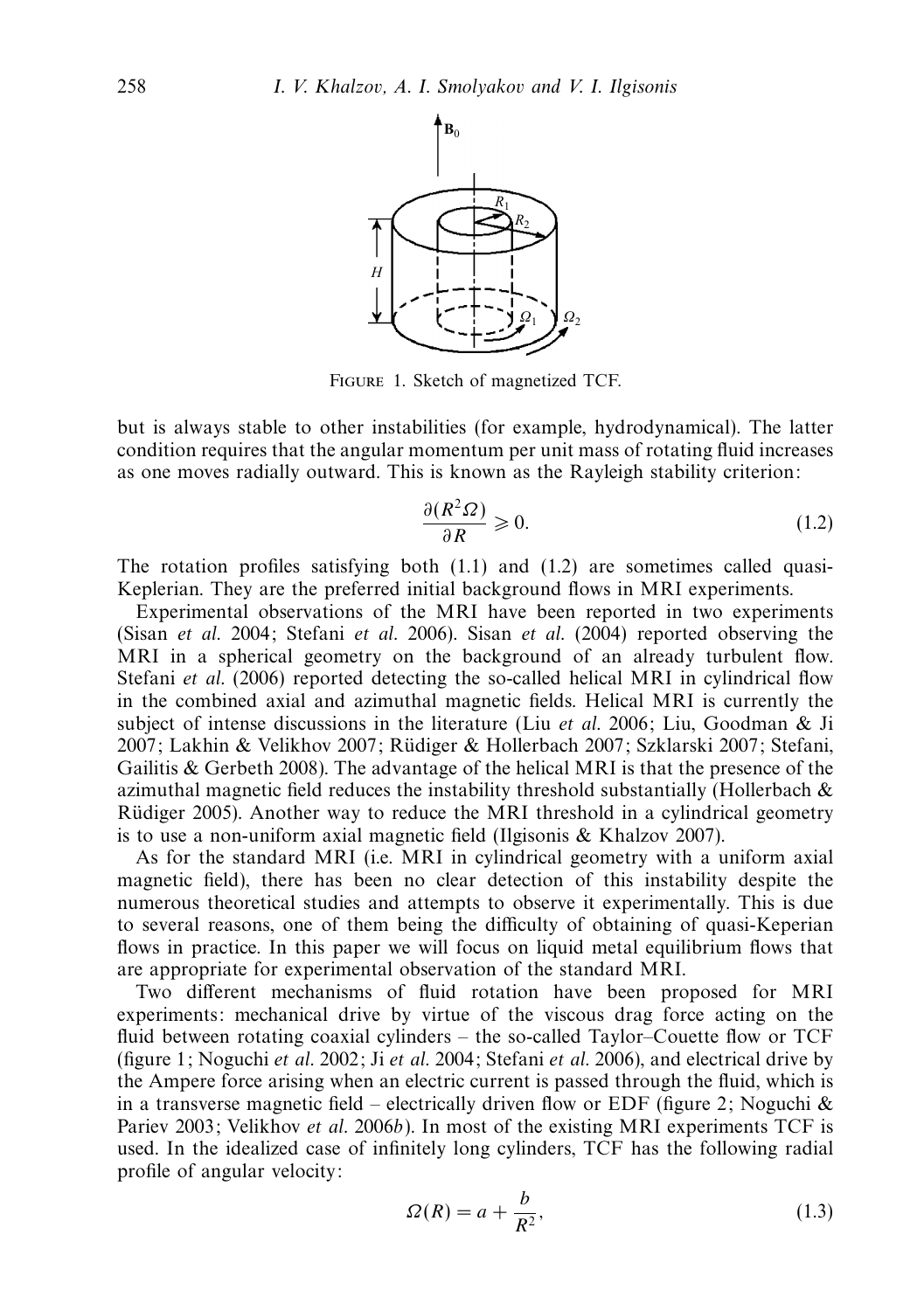

Figure 2. Sketch of EDF in an annular channel.

where the constants *a* and *b* are determined by the angular velocities of the cylinders and their radii. By adjusting these constants it is possible, in theory, to achieve a quasi-Keplerian flow. However, this situation is hard to realize experimentally, because in the real experiment the cylinders are bounded by the end plates (stationary or rotating). This affects the entire equilibrium flow, making its radial profile significantly different from the idealized one given by (1.3). As a result, the conditions for MRI may not be met and/or other parasitic instabilities (such as the Kelvin–Helmholtz instability) may be excited in the flow.

In the case of EDF, the flow forms the so-called Hartmann layers near the top and bottom walls and parallel boundary layers near the sidewalls of the channel. The widths of these layers scale with the Hartmann number, Ha (which is proportional to the external magnetic field; see (2.1)). By applying a large magnetic field, these boundary layers can be reduced considerably; then the bulk of the flow assumes a quasi-Keplerian rotation profile (Baylis & Hunt 1971)

$$
\Omega(R) = \frac{C}{R^2},\tag{1.4}
$$

where the constant  $C$  is determined by the physical properties of the fluid and the total electric current passed through the channel. So, in any MRI experiment it is important to choose appropriate parameters in order to reduce the effect of the walls and keep the bulk of the flow uniform in the axial direction and quasi-Keplerian in the radial direction. This necessitates a theoretical analysis of equilibrium flow structure in the geometry relevant to MRI experiments.

The equilibrium structure of EDF in annular channels has been addressed in a number of papers (see, for example, Baylis & Hunt 1971; Potherat, Sommeria & Moreau 2000; Khalzov & Smolyakov 2006). Baylis & Hunt (1971) studied equilibrium EDF analytically (neglecting the effect of inertia) and found a good agreement with experimental results. A quite general approach for the analytical description of MHD flows with small magnetic Prandtl numbers (a common property for liquid metals) in transverse magnetic field was proposed by Potherat *et al.* (2000). Khalzov  $\&$ Smolyakov (2006) developed a numerical method for calculating stationary MHD flows in channels with a rectangular cross-section. This method was used to find the structure of EDF for a particular set of parameters.

The equilibrium TCF between bounded cylinders in axial magnetic field has also been a subject of recent theoretical studies (see, for example, Kaneda et al. 2005; Tagawa & Kaneda 2005; Youd & Barenghi 2006; Szklarski & Rüdiger 2007; Liu 2008a). The majority of these studies deal with the MHD modification of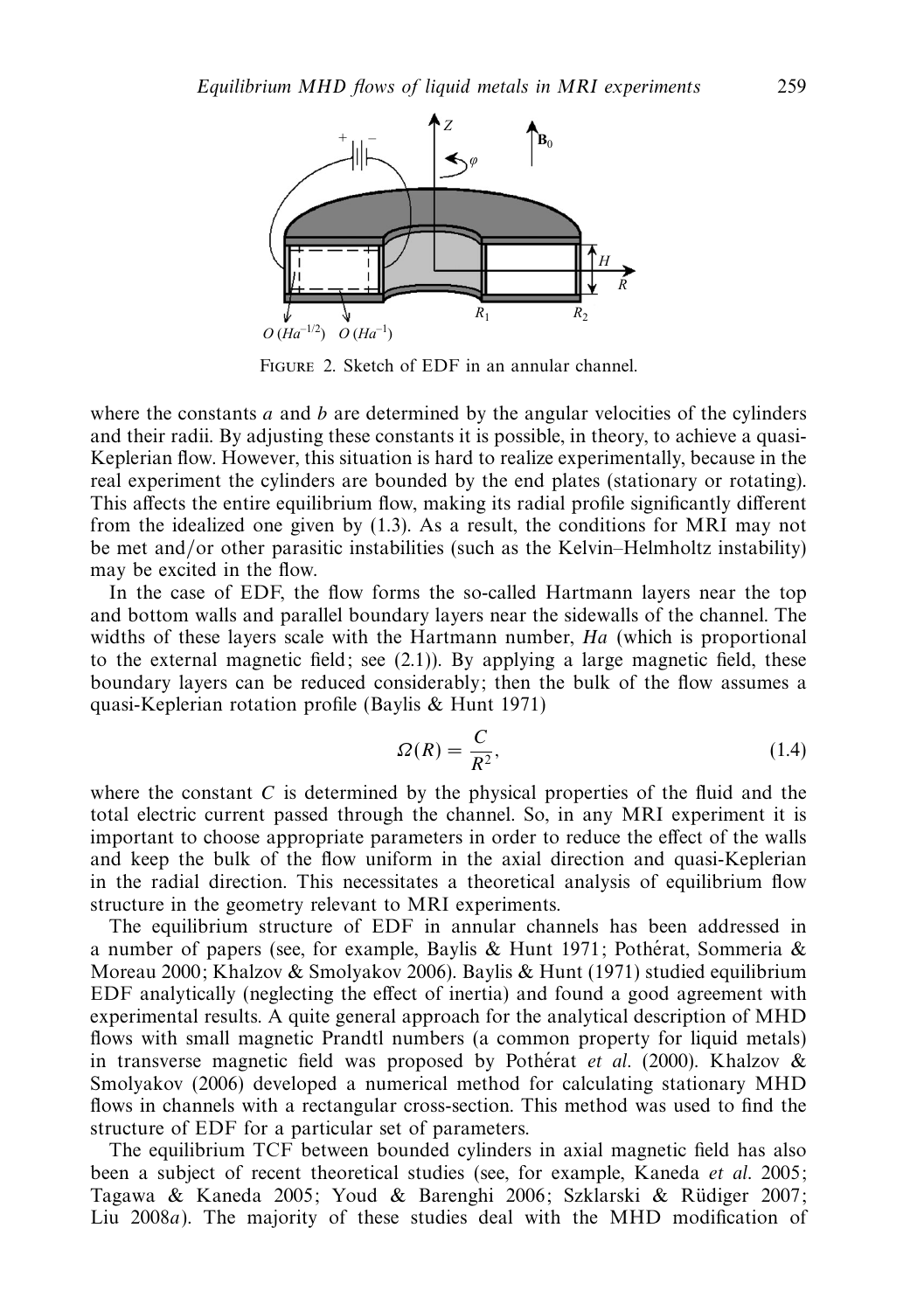hydrodynamic Ekman layers induced in the flow by the end plates (Szklarski  $\&$ Rüdiger 2007; Liu 2008 $a$ ). At the same time, the effect of the magnetic field on TCF is global, it is not simply reduced to the development of new types of boundary layers. This effect remains poorly understood, although it is of primary importance to the success of MRI experiments.

In this paper, we perform a theoretical study of the equilibrium structure of both EDF and TCF within a unified approach as a function of the Hartmann and Reynolds numbers. Our main analytical results are obtained by employing the method of Potherat  $et \ al.$  (2000), while numerical simulations are based on the procedure proposed by Khalzov & Smolyakov (2006). The structure of the paper is the following. In  $\S$ 2, we formulate the problem of finding an axisymmetric incompressible MHD flow in an annular channel. Section 3 gives an outline of the numerical method developed by Khalzov & Smolyakov (2006). In § 4, the EDF of liquid metal is considered. Section 5 deals with Taylor–Couette flow in an axial magnetic field and its possible regimes. In  $\S 6$  we summarize the conditions that have to be satisfied in both cases to realize the rotation profiles appropriate for MRI experiments.

# *2. Statement of the problem*

We consider the problem of finding the equilibrium flow of liquid metal in an annular channel with a rectangular cross-section. At this point, the mechanism of flow drive is not specified: it can be either TCF (figure 1) or EDF (figure 2). This mechanism is specified below by an appropriate choice of boundary conditions.

The channel is an axisymmetric toroid with inner radius  $R_1$ , outer radius  $R_2$ and height *H*. Its axis of symmetry coincides with the *Z* axis of the cylindrical coordinate system  $\{R, \varphi, Z\}$ . In order to simplify consideration, we make the following assumptions:

(i) liquid metal completely fills the channel; its density *ρ*, kinematic viscosity *ν* and electric conductivity  $\sigma$  are constant throughout the entire volume:

(ii) the channel is placed into an external uniform magnetic field directed along the *Z* axis,  $\mathbf{B}_0 = B_0 \mathbf{e}_z$ ;

(iii) the magnetic field induced by currents in the liquid metal is negligible compared with the externally applied field  $\mathbf{B}_0$  (inductionless approximation);

(iv) the equilibrium flow is axisymmetric, i.e. for any physical quantity  $\partial/\partial \varphi = 0$ . Formally, inductionless approximation (assumption iii) is applicable when the magnetic Reynolds number is small,  $Re_m \ll 1$  (Müller & Bühler 2001). However, in the problem under consideration, this condition can be relaxed for large Hartmann numbers,  $Ha \gg 1$ . As shown by Khalzov & Smolyakov (2006), for EDF the ratio of induced magnetic field to the external one is about  $Re_m/Ha$ , so the inductionless approximation is valid if  $Re_m \ll Ha$ . Here, and in the rest of the paper, we use the following definitions of the Reynolds, magnetic Reynolds and Hartmann numbers:

$$
Re = \frac{L_0 V_0}{\nu}, \quad Re_m = \mu_0 \sigma L_0 V_0, \quad Ha = L_0 B_0 \sqrt{\frac{\sigma}{\rho \nu}}, \tag{2.1}
$$

where  $\mu_0$  is the vacuum permeability,  $L_0 = H/2$  is a unit of length,  $B_0$  is the magnitude of the applied magnetic field and  $V_0$  is the characteristic value of velocity that will be specified below, depending on the type of the flow.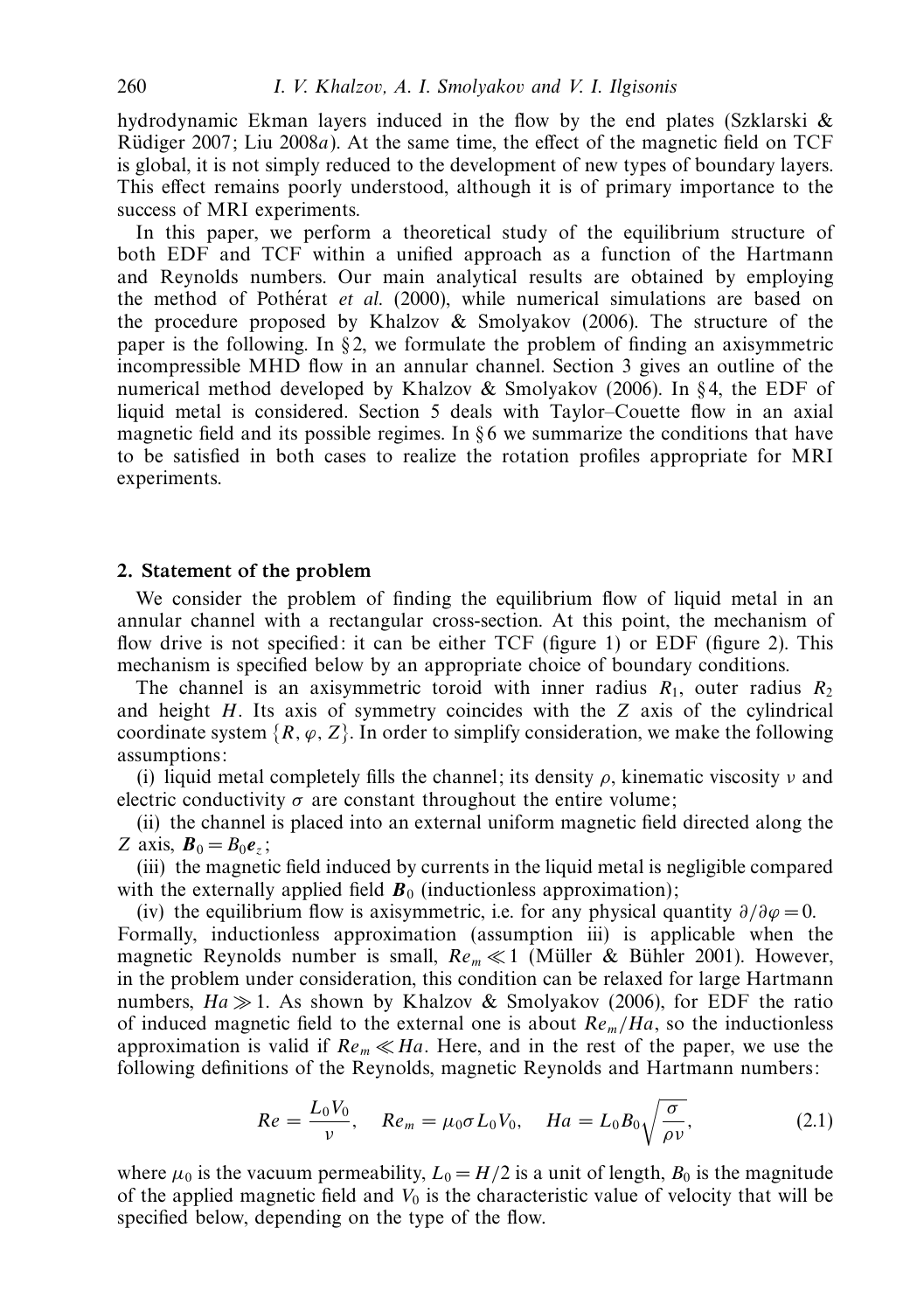The equilibrium flow of liquid metal is described by incompressible dissipative MHD equations. In inductionless approximation, they are (Müller  $&$  Bühler 2001)

$$
\nabla \cdot \mathbf{v} = 0,\tag{2.2}
$$

$$
\nabla \cdot \mathbf{j} = 0,\tag{2.3}
$$

$$
Re\,(\mathbf{v}\cdot\nabla)\mathbf{v}=-\nabla p+Ha\,\,\mathbf{j}\times\mathbf{b}_0+\nabla^2\mathbf{v},\qquad(2.4)
$$

$$
\mathbf{j} = -\nabla \phi + Ha \,\mathbf{v} \times \mathbf{b}_0. \tag{2.5}
$$

Here,  $b_0$ ,  $v$ ,  $j$ ,  $p$ ,  $\phi$  stand for applied magnetic field, velocity, current density, pressure, and electric potential, scaled by  $B_0$ ,  $V_0$ ,  $J_0 = \sigma V_0 B_0 / Ha$ ,  $P_0 = \rho V_0^2 / Re$  and  $\Phi_0 = L_0 V_0 B_0 / Ha$ , respectively. As one can see, the solution to the system (2.2)–(2.5) depends only on two dimensionless parameters – Reynolds and Hartmann numbers.

In the case of axial symmetry (assumption iv), it is convenient to represent the normalized velocity  $v$  and current density  $j$  in the form, automatically satisfying divergence-free conditions (2.2) and (2.3):

$$
\mathbf{v} = \frac{1}{r} \nabla w(r, z) \times \mathbf{e}_{\varphi} + \frac{u(r, z)}{r} \mathbf{e}_{\varphi},
$$

$$
\mathbf{j} = \frac{1}{r} \nabla h(r, z) \times \mathbf{e}_{\varphi} + \frac{g(r, z)}{r} \mathbf{e}_{\varphi},
$$

where  $r = R/L_0$  and  $z = Z/L_0$  are scaled coordinates, functions *w* and *h* are poloidal stream functions of the velocity and the current density, and functions *u* and *g* represent angular momentum of the fluid and 'momentum' of the toroidal current density, respectively. Substituting these expressions into (2.4) and (2.5), one obtains after some mathematical manipulations:

$$
0 = \Delta^* u + Ha \frac{\partial h}{\partial z} + \frac{Re}{r} [u, w], \qquad (2.6)
$$

$$
0 = \Delta^* h + Ha \frac{\partial u}{\partial z},\tag{2.7}
$$

$$
0 = \Delta^* \Delta^* w - H a^2 \frac{\partial^2 w}{\partial z^2} - Re \left( r \left[ w, \frac{\Delta^* w}{r^2} \right] + \frac{1}{r^2} \frac{\partial u^2}{\partial z} \right),\tag{2.8}
$$

$$
g = Ha \frac{\partial w}{\partial z},\tag{2.9}
$$

where the following notation is used

$$
[f, g] \equiv \frac{\partial f}{\partial r} \frac{\partial g}{\partial z} - \frac{\partial f}{\partial z} \frac{\partial g}{\partial r}, \quad \Delta^* = r \frac{\partial}{\partial r} \frac{1}{r} \frac{\partial}{\partial r} + \frac{\partial^2}{\partial z^2}.
$$

System  $(2.6)$ – $(2.9)$  is the basis for our analysis of equilibrium axisymmetric MHD flow of a liquid metal in an annular channel.

System (2.6)–(2.9) has to be solved for adequate hydrodynamic and electric boundary conditions. The standard hydrodynamic boundary condition is

$$
\boldsymbol{v}|_{S} = \boldsymbol{v}^{(w)}|_{S},\tag{2.10}
$$

where  $v^{(w)}$  is the velocity of the wall, and *S* denotes the fluid–wall interface, which in our case is  $S = \{z = \pm 1 \text{ (top and bottom walls)}, r = r_{1,2} = R_{1,2}/L_0 \text{ (sidewalls)}\}.$ 

The boundary conditions for the electric current density *j* are determined by the conductivity of the channel walls. In this study, we assume that the top and bottom walls of the channel are insulating, while the sidewalls are perfectly conducting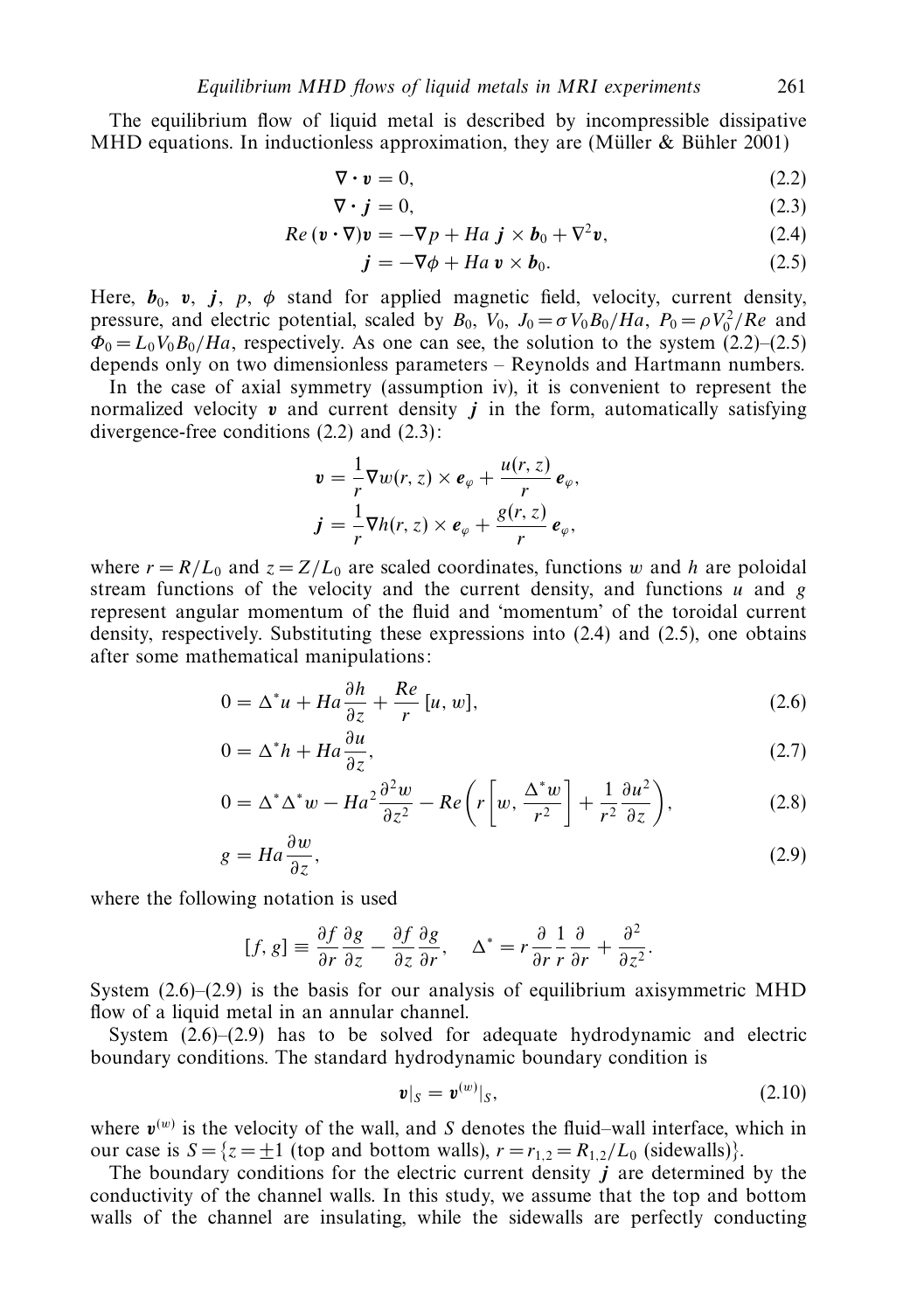for both EDF and TCF. Normal components of the current density vanish at the insulating walls,

$$
j_z|_{z=\pm 1} = 0. \tag{2.11}
$$

At the interface between fluid and perfectly conducting walls the potential becomes uniform, leading to the absence of tangential components of the current density

$$
j_z|_{r=(r_1,r_2)}=0, \quad j_{\varphi}|_{r=(r_1,r_2)}=0
$$
 (2.12)

Conditions (2.11) and (2.12) can be combined to give a boundary condition for the poloidal current stream function *h*:

$$
\left. \frac{\partial h}{\partial r} \right|_{S} = 0. \tag{2.13}
$$

The toroidal current function *g* is completely determined by (2.9).

We note that the geometry of the problem implies symmetry with respect to the plane  $z = 0$ . Therefore, the unknown functions are either even or odd functions of *z*. In our study we take *u* and *g* to be even and *h* and *w* to be odd functions of *z*. These requirements are consistent with system  $(2.6)$ – $(2.9)$  and corresponding boundary conditions.

# *3. Numerical method*

In this section, we outline a numerical method developed by Khalzov & Smolyakov (2006) for solving systems of two-dimensional elliptical equations. This is a finitedifference method using the well-known iterative Jacobi algorithm with checkerboard updating of the grid function and successive over-relaxation (see, for example, Press et al. 1992). For system  $(2.6)$ – $(2.8)$  the iterative scheme is

$$
\mathbf{y}_{i,j}^{n+1} = (1 - \mu)\mathbf{y}_{i,j}^{n} + \frac{1}{4}\mu \left[ \left( 1 - \frac{s}{2r_i} \right) \mathbf{y}_{i+1,j}^{n} + \left( 1 + \frac{s}{2r_i} \right) \mathbf{y}_{i-1,j}^{n} + \mathbf{y}_{i,j+1}^{n} + \mathbf{y}_{i,j-1}^{n} + s^2 \mathbf{f}_{i,j}(\mathbf{y}^{n}, r) \right], \quad (3.1)
$$

where *y* is an unknown vector function

$$
\mathbf{y}(r,z,t) = \begin{pmatrix} u(r,z,t) \\ h(r,z,t) \\ \tilde{w}(r,z,t) \\ w(r,z,t) \end{pmatrix},
$$

*f* is a source vector function

$$
f(y,r) = \begin{pmatrix} -Ha\frac{\partial h}{\partial z} - \frac{Re}{r} [u, w] \\ -Ha\frac{\partial u}{\partial z} \\ Ha^2 \frac{\partial w}{\partial z^2} + Re\left(r \left[ w, \frac{\tilde{w}}{r^2} \right] + \frac{1}{r^2} \frac{\partial u^2}{\partial z} \right) \\ \tilde{w} \end{pmatrix},
$$

 $\mu$  is the relaxation parameter and *s* is the grid spacing (equal in *r*- and *z*-directions).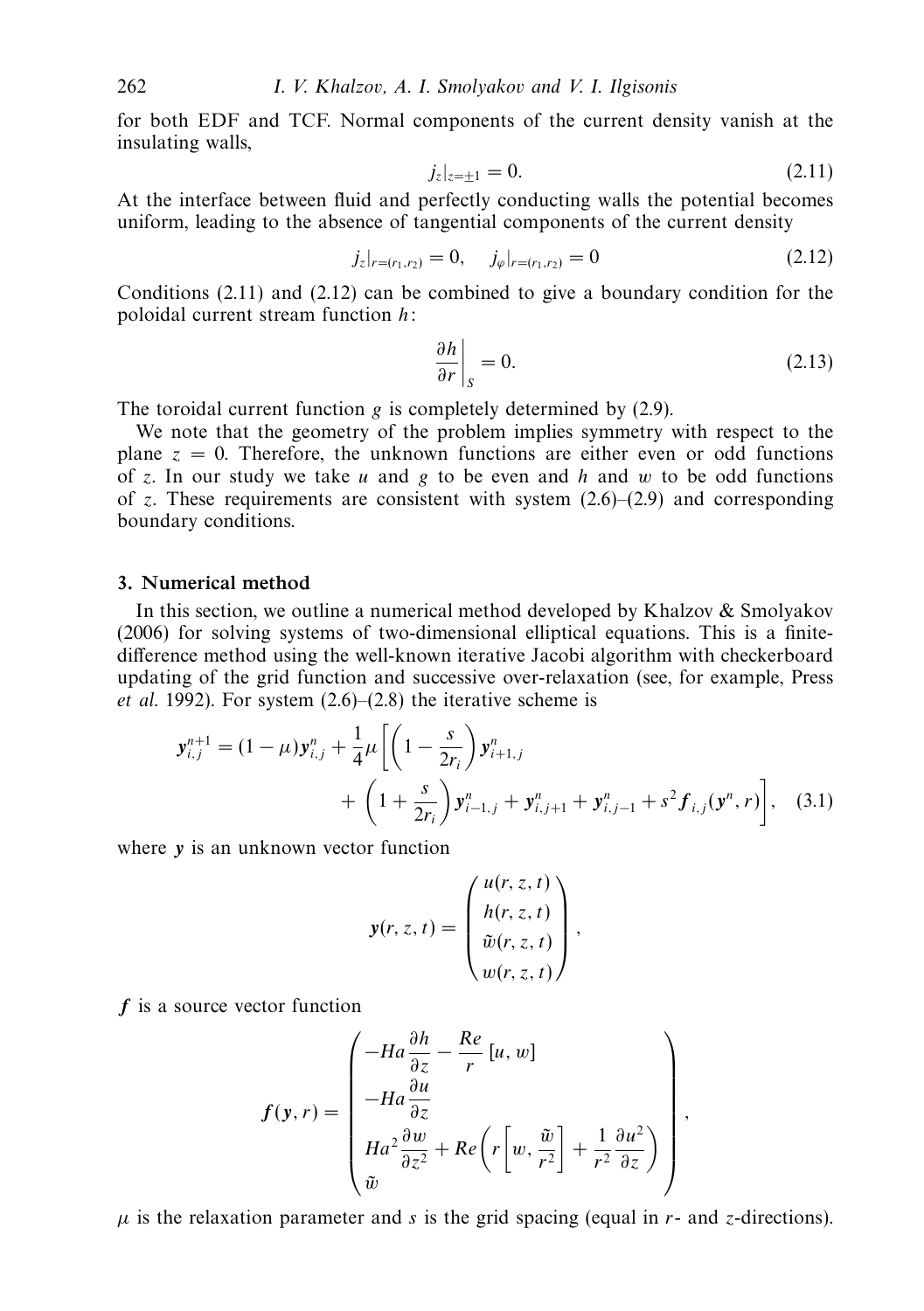|           | $R_1$ (cm) | $R_2$ (cm) | $H$ (cm) | Fluid | Ha         | Re.                     |
|-----------|------------|------------|----------|-------|------------|-------------------------|
| Obninsk   | $\sim$     | 15         | 6        | Na.   | 100        | $0 - 1.4 \times 10^{6}$ |
| Princeton |            | 21         | 28       | Ga.   | $0 - 3100$ | $0 - 6.3 \times 10^{6}$ |



Figure 3. Deviation of numerically calculated value of *u* from its analytical value (4.8) at  $z = 0.96$  for different number of grid points in the *z*-direction. Numerical calculations are performed using reduced system (4.6) and (4.7) for  $Ha = 30$ .

Based on the iterative scheme (3.1), Khalzov & Smolyakov (2006) implemented a numerical code in C++ for the calculations of the equilibrium axisymmetric MHD flows in annular channels with rectangular cross-section. We used this code to obtain the results reported here. In our simulations, the relaxation parameter  $\mu$  was chosen by the trial and error method to ensure the convergence of the iterations. The grid was uniform with spacing  $s = 0.02$  in both directions; this corresponded to  $N_z = 100$ grid points in the *z*-direction and  $N_r = 50$  (for TCF) or  $N_r = 200$  (for EDF) grid points in the *r*-direction. This was enough to resolve all boundary layers; besides, our test runs with higher resolution did not show much difference (see figure 3). The accuracy of the obtained results is also demonstrated in figures  $5(i.d, ii.d)$  and  $8(i.d,$ ii.d, iii.d), where the balance of different terms of  $(2.6)$  is shown.

#### *4. Electrically driven flow*

In this section, we study a liquid metal flow driven by imposed electric current in the presence of a transverse magnetic field (figure 2). The study is performed for the geometry of the Obninsk MRI experiment proposed by Velikhov et al. (2006b) (table 1): normalized radii of inner and outer cylinders are  $r_1 = R_1/L_0 = 1$ and  $r_2 = R_2/L_0 = 5$ , respectively, where  $H = 2L_0$  is the height of the channel. In order to describe the characteristic features of this type of flow, we consider the flow at Hartmann and Reynolds numbers different from those expected in the Obninsk experiment. The analytical part of our study is based on the method of Potherat  $et$   $al$ . (2000), who used the averaging of the force-balance equation along the magnetic field lines.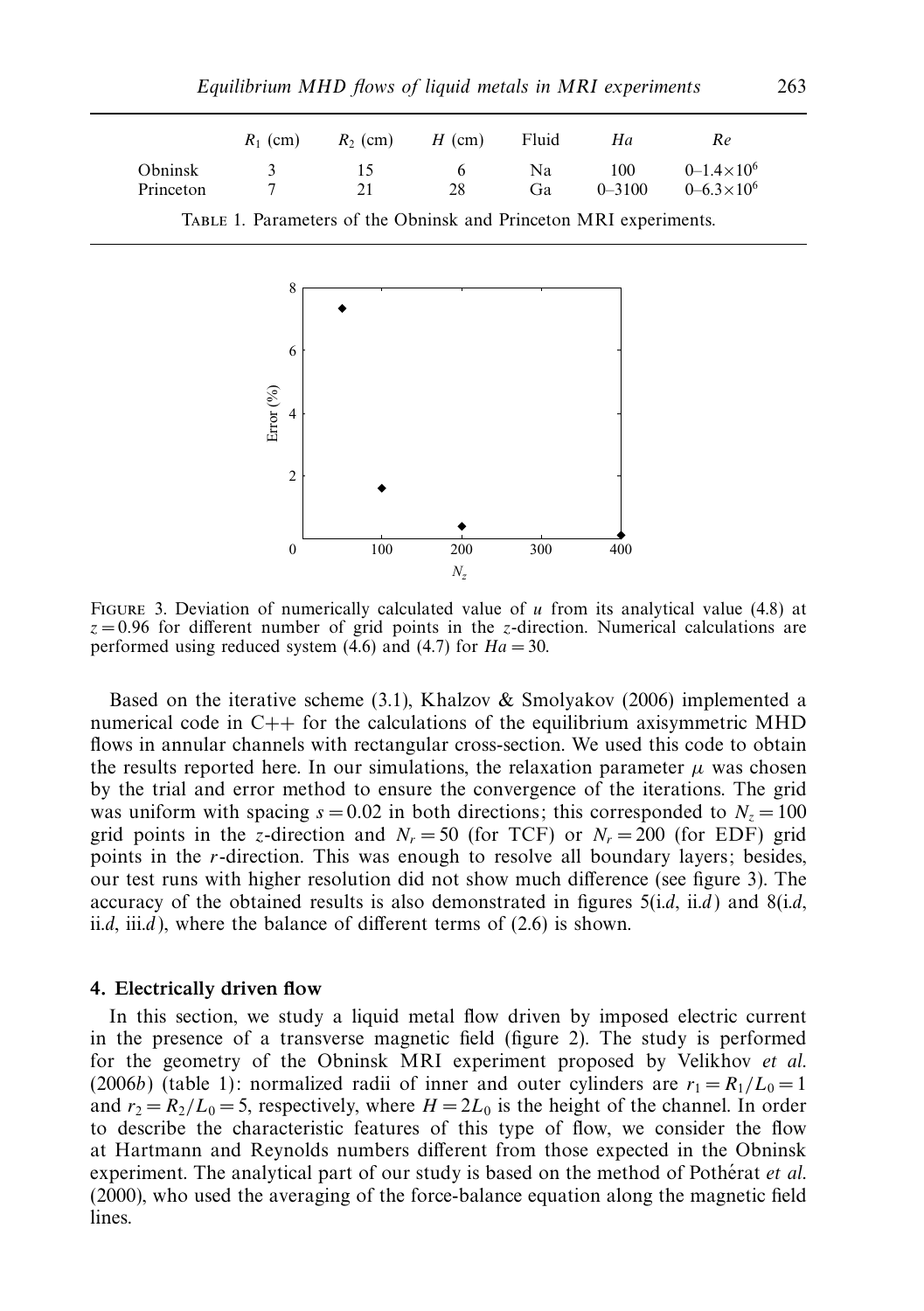#### 4.1. Boundary conditions for electrically driven flow

In EDF, all channel walls are stationary, so  $v|_S = 0$  (2.10). Taking into account the oddness of the poloidal velocity stream function  $w$  with respect to  $z$ , we obtain

$$
u|_{S}=0,\t\t(4.1)
$$

$$
w|_{S} = 0, \quad \frac{\partial w}{\partial r}\bigg|_{r = (r_1, r_2)} = 0, \quad \frac{\partial w}{\partial z}\bigg|_{z = \pm 1} = 0. \tag{4.2}
$$

The boundary conditions for the poloidal current stream function *h* follow from  $(2.13)$ , which means that *h* is constant at the top and bottom channel walls, i.e.  $h|_{z=+1} = \pm h_0$  (*h* is odd function of *z*). This constant is related to the total electric current  $I_0$  flowing through the fluid. Indeed, the total radial current in an arbitrary section  $R =$ const of the channel is

$$
I_0 = -J_0 L_0^2 \int_{-1}^1 2\pi r j_r \mathrm{d}z = \frac{4\pi L_0 B_0 R e_m}{\mu_0 H a} h_0. \tag{4.3}
$$

The positive sign of the total current,  $I_0 > 0$ , corresponds to a current flowing from the outer channel wall to the inner one. As discussed by Khalzov & Smolyakov (2006), for EDF it is convenient to choose  $h_0 = 1$ , i.e.

$$
\left. \frac{\partial h}{\partial r} \right|_{r = (r_1, r_2)} = 0, \quad h|_{z = \pm 1} = \pm 1. \tag{4.4}
$$

Then the value  $h(r, z)$  shows the part of the total current flowing between planes  $-z$ and  $z$  at a given radius  $r$ . Moreover, from  $(4.3)$  one obtains the characteristic value of angular momentum (per unit mass) of the EDF

$$
M_0 \equiv L_0 V_0 = \frac{I_0}{4\pi \sqrt{\rho \sigma \nu}}.\tag{4.5}
$$

It should be stressed here that the characteristic value of the angular momentum (4.5) is independent of the magnetic field. The Reynolds number in EDF is proportional to the total current:

$$
Re \equiv \frac{M_0}{\nu} = \frac{I_0}{4\pi\nu\sqrt{\rho\sigma\nu}}.
$$

Such definition of Re is very convenient since it is not related to a particular structure of flow.

Equations  $(4.1)$ ,  $(4.2)$  and  $(4.4)$  constitute a complete set of boundary conditions for EDF.

# 4.2. Hartmann flow

First, we consider EDF in the central part of the channel far from the sidewalls. In this case, one can neglect the radial dependence of flow parameters (*∂/∂r* →0), then system  $(2.6)$ – $(2.9)$  is reduced to equations

$$
0 = \frac{\partial^2 u}{\partial z^2} + Ha \frac{\partial h}{\partial z},\tag{4.6}
$$

$$
0 = \frac{\partial^2 h}{\partial z^2} + Ha \frac{\partial u}{\partial z}.
$$
\n(4.7)

The same system of equations is obtained in the analysis of the equilibrium liquid metal flow between two infinite plates in a transverse magnetic field –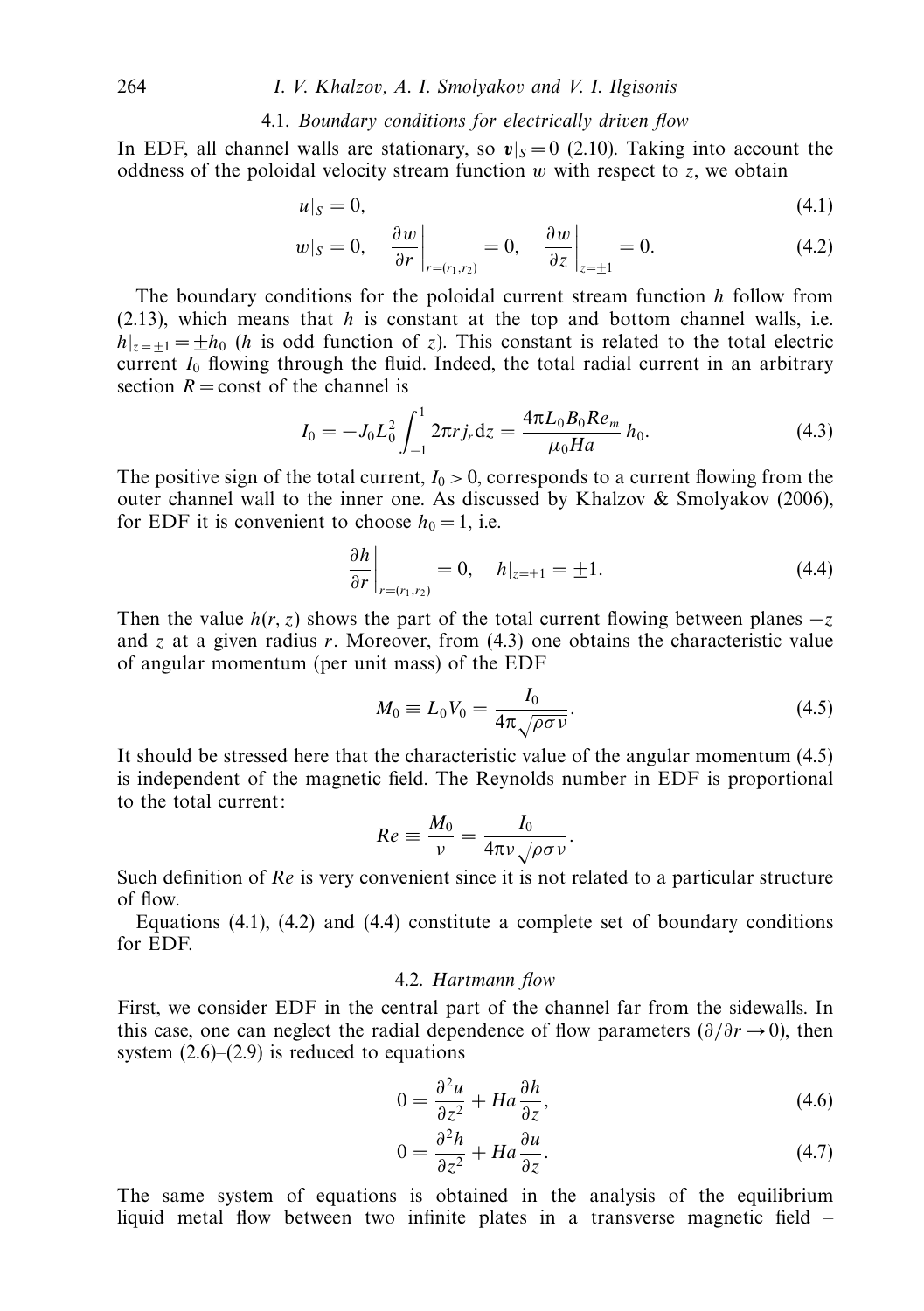

FIGURE 4. Hartmann flow: (a) normalized angular momentum (4.8) and (b) poloidal current stream function (4.9) at different values of the Hartmann number Ha.

the so-called Hartmann flow (Müller & Bühler 2001). The difference is only in the physical meaning of the functions *u* and *h*: for Hartmann flow they are normalized components of velocity and induced magnetic field, respectively; for annular channel they are normalized angular momentum of the fluid,  $u = rv_{\omega}$ , and poloidal current stream function (or 'momentum' of azimuthal magnetic field),  $h = rb_{\omega}$ . Such analogy between the angular momentum and the velocity in straight geometry is well known in the literature (see, for example, Heiser & Shercliff 1965).

The exact solution to system (4.6) and (4.7) satisfying boundary conditions (4.1) and (4.4) is

$$
u(z) = \frac{\cosh Ha - \cosh(Ha\,z)}{\sinh Ha},\tag{4.8}
$$

$$
h(z) = \frac{\sinh(Haz)}{\sinh Ha}.
$$
\n(4.9)

These dependencies are shown in figure 4 for different values of the Hartmann number. At large Hartmann numbers  $Ha \gg 1$ , the flow develops the boundary layers of thickness  $O(Ha^{-1})$  – the so-called Hartmann layers.

The Hartmann profile of angular momentum (4.8) is of crucial importance in the study of equilibrium MHD flows in annular channels. As shown below, at large Hartmann numbers, the *z*-dependence of angular momentum in both electrically driven and Taylor–Couette flows is very well approximated by (4.8).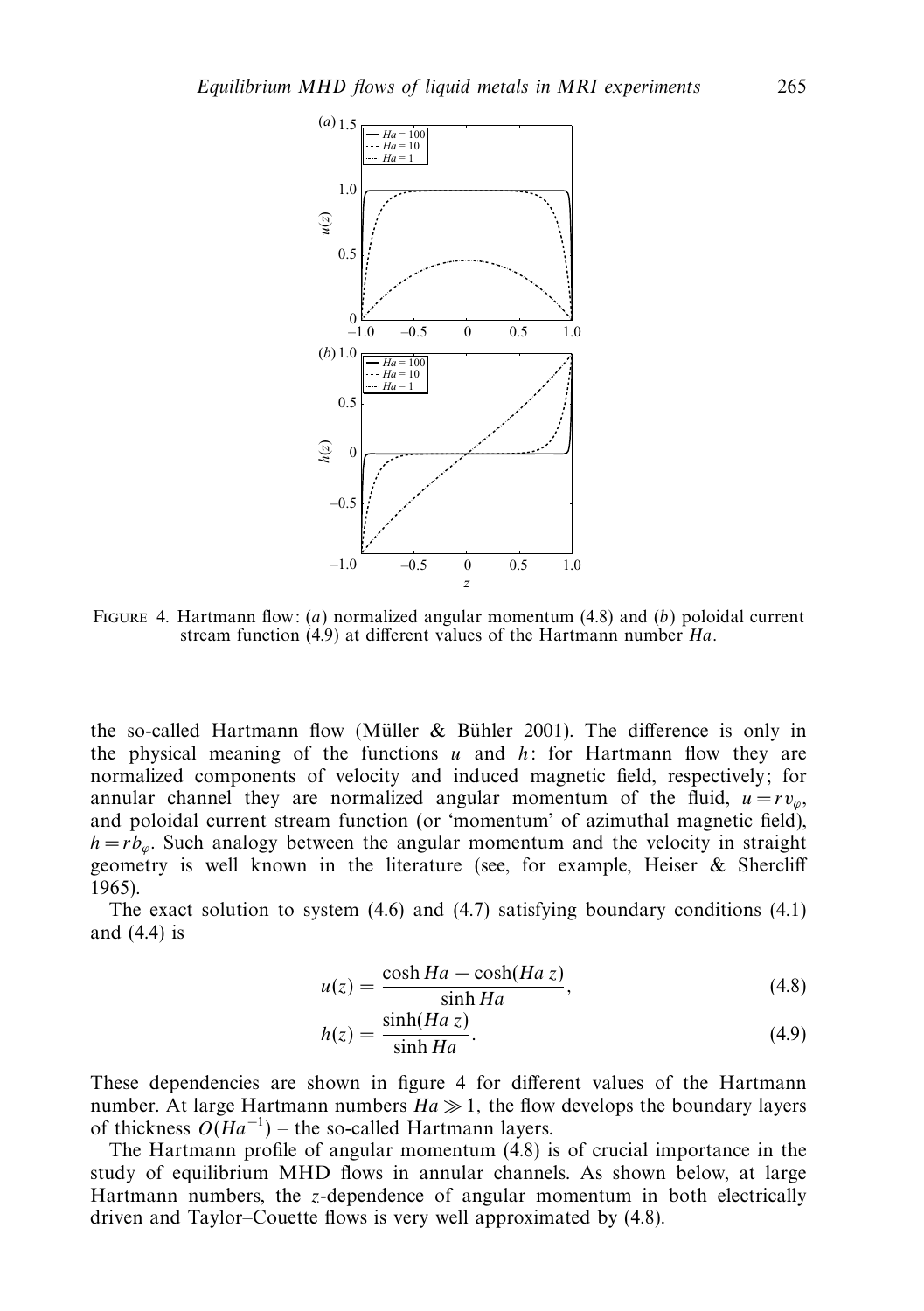#### 4.3. Radial profile of angular momentum

For large Hartmann numbers the angular momentum of electrically driven fluid in an annular channel can be described by the expression

$$
u(r, z) = u_0(r) \frac{\cosh Ha - \cosh(Ha z)}{\sinh Ha}, \qquad (4.10)
$$

which takes into account the presence of the Hartmann layers in the flow and assumes some radial dependence  $u_0(r)$  of the angular momentum in the core region. Approximation (4.10) is verified by the following analysis and numerical simulations.

The equation that governs the radial profile of the angular momentum  $u_0(r)$  was obtained by Potherat *et al.* (2000), who used the averaging of the force-balance equation in *z*-direction (along the magnetic field lines):

$$
\frac{\partial^2 u_0}{\partial r^2} - \frac{1}{r} \frac{\partial u_0}{\partial r} - H a u_0 + H a - \frac{7Re^2}{36rHa^3} \frac{\partial}{\partial r} \left(\frac{u_0^3}{r^2}\right) = 0.
$$
 (4.11)

This equation has a clear physical meaning. The first three terms describe the *z*averaged viscous friction due to non-uniformity of the angular momentum. The fourth term is the Ampere force (electrical drive), which is proportional to the total current flowing through the channel. The last term is the inertia; it expresses nonlinear radial transport of angular momentum by the secondary (poloidal) flows.

Depending on the relative values of the viscous, Ampere and inertial forces, two flow regimes are realized. Simple estimates show that the inertia in (4.11) can be neglected if (Baylis & Hunt 1971)

$$
Re \ll Ha^2 \left(\frac{R_1}{H}\right)^2.
$$
 (4.12)

This is the so-called inertialess regime. In this regime, viscous forces near the channel walls are balanced by the Ampere force. The case of the opposite inequality corresponds to the inertial flow, in which all forces are comparable. In the subsequent sections we consider these two regimes in more details.

#### 4.4. Inertialess regime

If condition  $(4.12)$  is satisfied, the nonlinear term in  $(4.11)$  can be neglected:

$$
\frac{\partial^2 u_0}{\partial r^2} - \frac{1}{r} \frac{\partial u_0}{\partial r} - Hau_0 + Ha = 0.
$$
 (4.13)

This ordinary differential equation possesses an exact solution which is expressed in terms of the modified Bessel function of the first kind:

$$
u_0(r) = 1 - \frac{r}{I_1(\sqrt{Ha}(r_2 - r_1))} \left[ \frac{1}{r_1} I_1(\sqrt{Ha}(r_2 - r)) + \frac{1}{r_2} I_1(\sqrt{Ha}(r - r_1)) \right], \quad (4.14)
$$

where the boundary condition  $(4.1)$  is taken into account. The dependence  $(4.14)$  is simplified near the walls at  $r = r_1$ , namely:

$$
u_0(x) \approx 1 - \exp(-\sqrt{Ha} x), \qquad (4.15)
$$

where  $x = |r - r_{1,2}|$  is a non-dimensional distance measured from the corresponding wall. We note that (4.15) describes the side boundary layers of thickness  $O(Ha^{-1/2})$ (they are known as parallel layers). If  $r_2 - r_1 \gg Ha^{-1/2}$  or, in other words, if

$$
R_2 - R_1 \gg \frac{H}{\sqrt{Ha}},\tag{4.16}
$$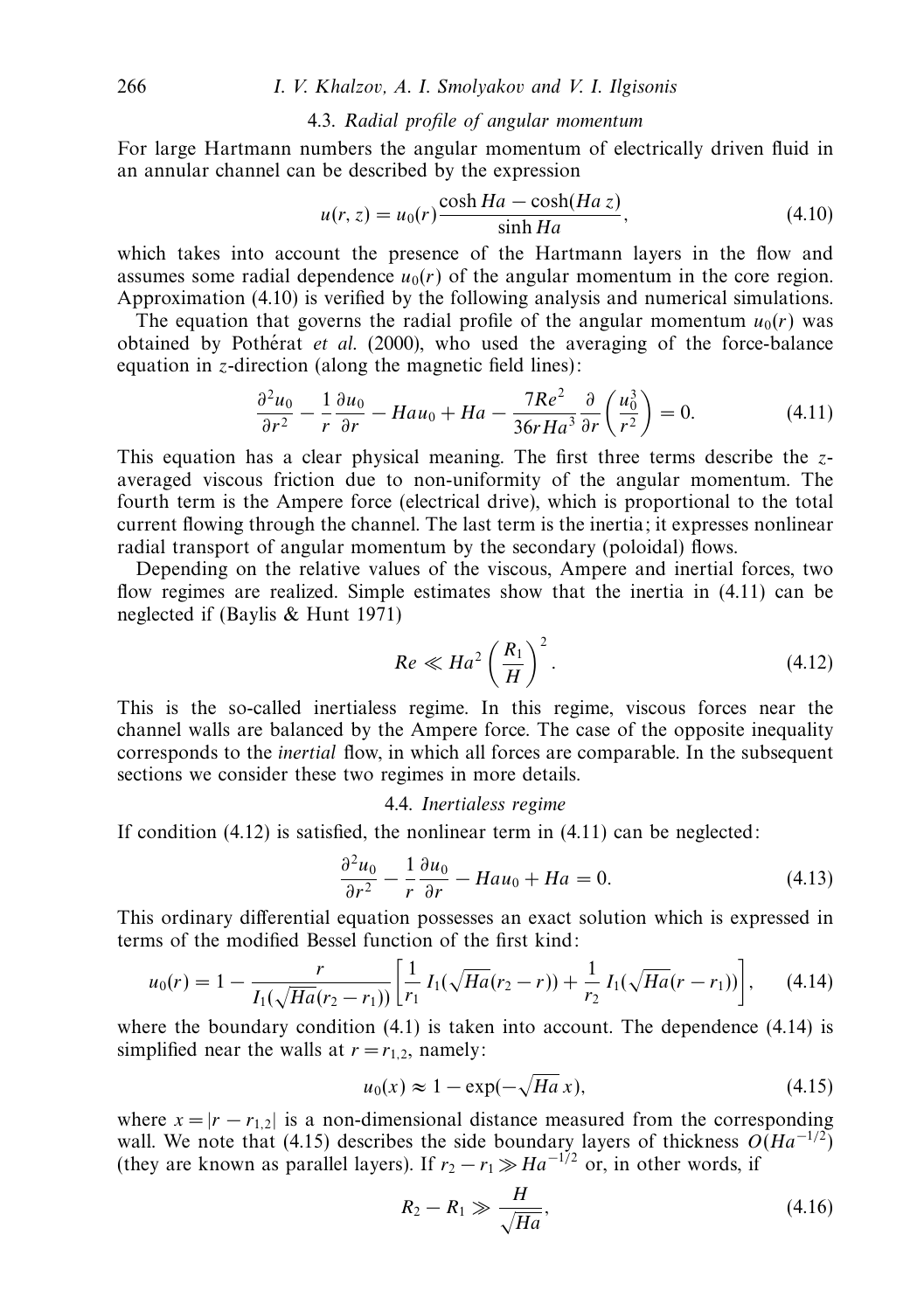$$
\Omega(R) = \frac{M_0}{R^2},\tag{4.17}
$$

where  $M_0$  is defined by (4.5). Such rotation is quasi-Keplerian and suitable for MRI experiments.

The calculated structure of EDF in inertialess regime ( $Re = 10$ ,  $Ha = 30$ ) is presented in figure  $5(i.a-d)$ . From figure  $5(i.a)$  one can see that the normalized angular momentum is equal to 1 almost entirely in the cross-section of the channel with the exception of boundary layers near the walls. This result is in a good agreement with  $(4.10)$  and  $(4.14)$ ; the comparison is shown in figure 6.

The electric current lines (contours of the function  $h(r, z)$ ) are shown in figure 5(i.c). At large Hartmann numbers, almost all the current in electrically driven fluid is expelled to the top and bottom walls and flows through the thin Hartmann layers.

The balance of different terms in (2.6) in the mid-plane of the channel (at  $z = 0$ ) is presented in figure  $5(i.d)$ . In inertialess regime the bulk of EDF is force-free, and only in the parallel boundary layers viscosity is balanced by the Ampere force.

## 4.5. Effect of inertia

Now we consider the influence of inertia (the nonlinear term in (4.11)) on the radial profile of angular momentum  $u_0(r)$  assuming that (4.12) is violated, i.e.

$$
Re \approx Ha^2 \left(\frac{R_1}{H}\right)^2.
$$

This influence is most important in the region of the parallel layers near the walls at  $r = r_{1,2}$ . As shown by Potherat *et al.* (2000), in this case the non-dimensional width of the parallel layers can be approximated by

$$
\delta_1 \approx \frac{Re^2}{r_1^3 H a^4} \tag{4.18}
$$

for the inner wall, and by

$$
\delta_2 \approx \frac{r_2^3 H a^3}{Re^2} \tag{4.19}
$$

for the outer wall. Thus, if inertia is large, the inner parallel layer (4.18) penetrates the bulk of the flow forming poloidally rotating vortices. As a result, the rotation profile is changed significantly and the conditions for MRI excitation may not be met. This precludes the use of the inertial EDF in MRI experiment. The outer parallel layer, on the contrary, decreases with growth of the Reynolds number according to (4.19).

The calculated equilibrium structure of EDF in inertial regime ( $Re = 4000$ ,  $Ha = 30$ ) is shown in figure  $5(ii.a-d)$ . The typical feature of the flow in inertial regime is the development of two poloidal circulation cells (figure 5ii.b). Their presence leads to a coupling of the azimuthal velocity component with radial and axial ones (inertial effects). These effects result in a change of the angular momentum profile (figure  $5ii.a$ ) and modification of the force balance (figure 5ii.d).

The radial profiles of the angular momentum *u* for different values of Reynolds number are presented in figure  $7(a)$ . As follows from this figure, with growth of Re,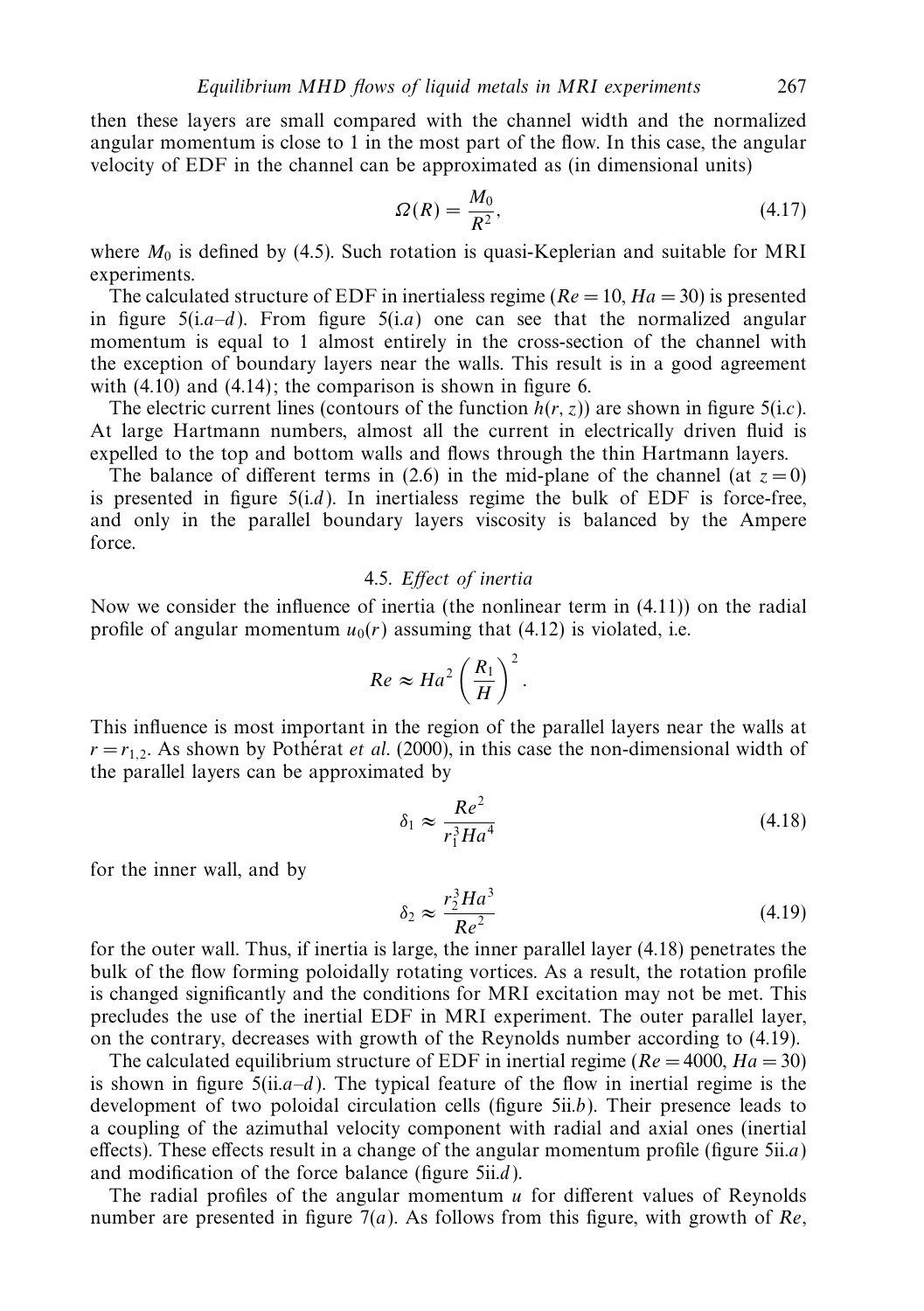

FIGURE 5. Calculated structure of EDF in (i) inertialess ( $Re = 10$ ,  $Ha = 30$ ) and (ii) inertial  $(Re = 4000, Ha = 30)$  regimes: (a) normalized angular momentum  $u(r, z)$ ; (b) poloidal circulation lines (contours of  $w(r, z)$ ); (c) electric current lines (contours of  $h(r, z)$ ); (d) balance of toroidal forces in the mid-plane of the channel at  $z = 0$ . Calculations are performed using the full system  $(2.6)$ – $(2.8)$ .

the boundary layer increases near the inner wall of the channel and decreases near the outer wall. Such behaviour of the parallel boundary layers is qualitatively described by (4.18) and (4.19).

Our numerical simulations show that the dependence of the angular momentum in the Hartmann layers near the top and bottom walls of the channel remains practically the same for the wide range of Reynolds numbers (figure 7b) and corresponds to the Hartmann flow profile (4.8). This validates the use of representation (4.10).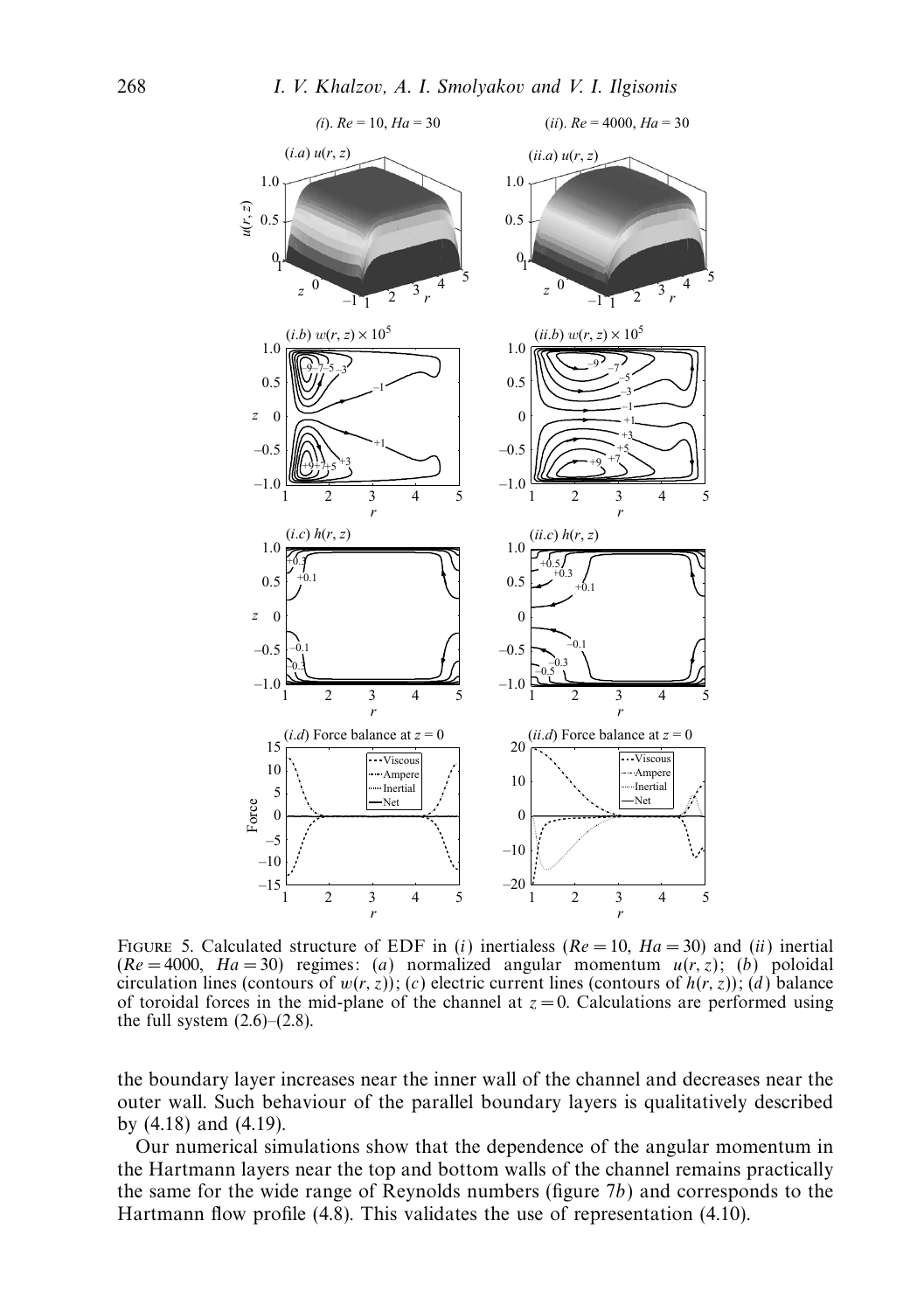

FIGURE 6. Comparison of calculated angular momentum profile  $u(r, z)$  (solid lines) with analytical approximation given by (4.10) and (4.14) (dashed lines) in inertialess regime of EDF ( $Re = 10$ ,  $Ha = 30$ ): (a) in the mid-plane of the channel at  $z = 0$ ; (b) in the Hartmann layer at  $r = 3$ .



FIGURE 7. Calculated profiles of normalized angular momentum  $u(r, z)$  in EDF for different values of Re at  $Ha = 30$ : (a) in the mid-plane of the channel at  $z = 0$ ; (b) in the Hartmann layer at  $r = 3$ .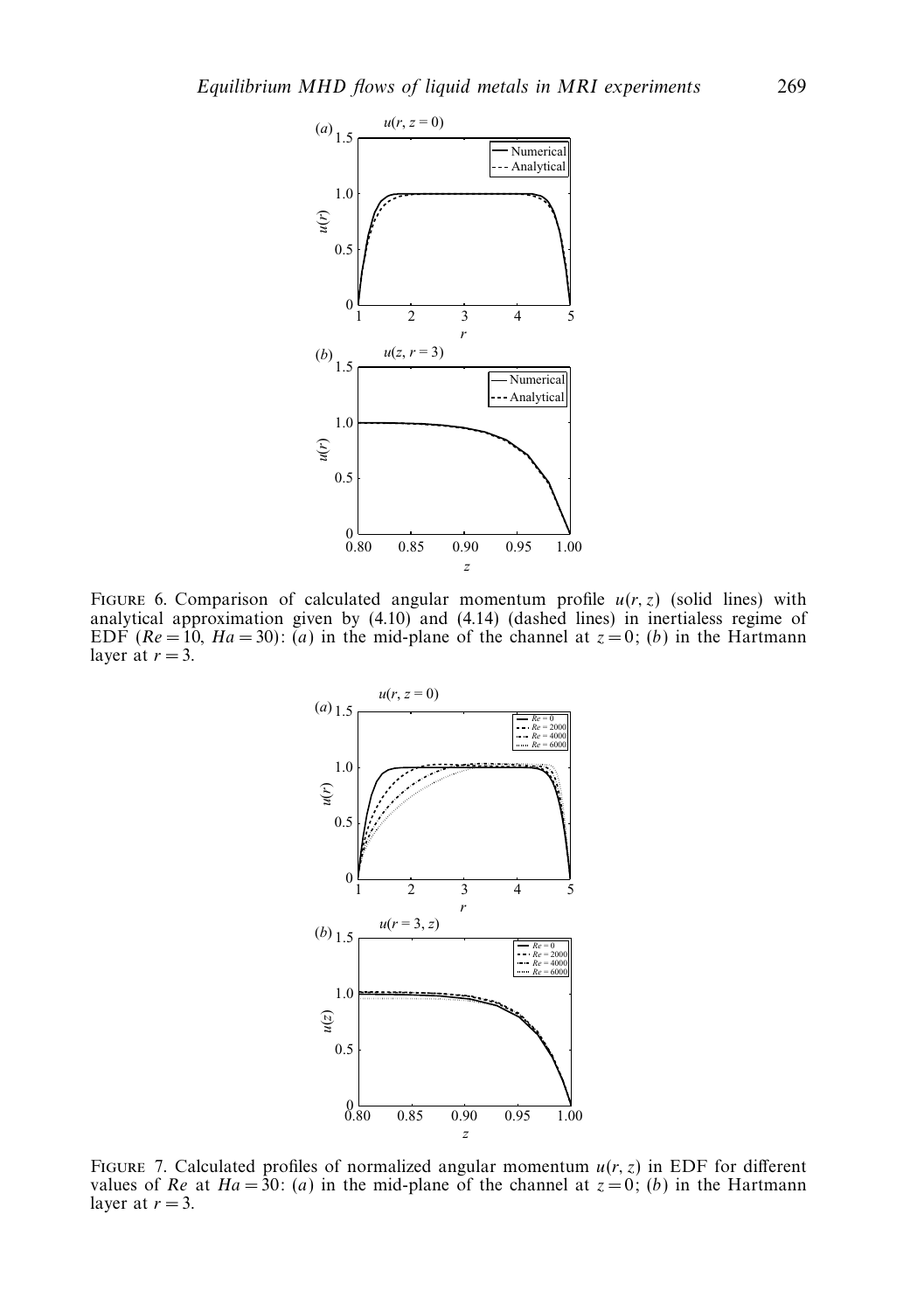#### *5. Taylor–Couette flow*

In this section, we perform a theoretical study of a liquid metal flow between two coaxial rotating cylinders (figure 1) placed in an axial magnetic field. We demonstrate characteristic features of TCF at different values of the Reynolds and Hartmann numbers in the geometry of the Princeton MRI experiment (table 1): normalized radii of inner and outer cylinders are  $r_1 = R_1/L_0 = 0.5$  and  $r_2 = R_2/L_0 = 1.5$ , respectively, where  $H = 2L_0$  is the height of the channel. We also analyse the effect of the split end caps on the TCF. For simplicity, we assume that end caps are insulating, cylinders are perfectly conducting and both cylinders are rotating with the same angular momentum, i.e.  $\Omega_1 R_1^2 = \Omega_2 R_2^2 = M_0$ . These assumptions still provide quite general results; moreover, they allow comparison of TCF with EDF (which is, roughly speaking, a flow with constant angular momentum; see (4.17)). The effect of the conductivity of the channel walls on the TCF is not considered here and will be published elsewhere.

# 5.1. Boundary conditions for Taylor-Couette flow

In the case of TCF, the boundary conditions for velocity components are analogous to those in EDF  $((4.1)$  and  $(4.2))$ :

$$
u|_{r=(r_1,r_2)} = u_{1,2}, \quad u|_{z=\pm 1} = 0,
$$
\n(5.1)

$$
\left. \frac{\partial w}{\partial r} \right|_{r = (r_1, r_2)} = 0, \quad \left. \frac{\partial w}{\partial z} \right|_{z = \pm 1} = 0, \quad w|_{S} = 0, \tag{5.2}
$$

where  $u_1$  and  $u_2$  are non-dimensional angular momenta corresponding to rotating inner and outer walls, i.e.

$$
u_1 = \frac{M_1}{M_0} = \frac{\Omega_1 R_1^2}{M_0}, \quad u_2 = \frac{M_2}{M_0} = \frac{\Omega_2 R_2^2}{M_0}.
$$

Here,  $M_0$  is the characteristic angular momentum. It can be chosen to be equal to either  $M_1$  or  $M_2$ , whichever is not zero.

Assuming insulating end plates and perfectly conducting cylinders, we arrive at the boundary conditions for the poloidal current stream function  $h(r, z)$ , which are similar to (4.4)

$$
\left. \frac{\partial h}{\partial r} \right|_{r = (r_1, r_2)} = 0, \quad h|_{z = \pm 1} = 0. \tag{5.3}
$$

The last condition takes into account the fact that the total electric current between the cylinders is absent.

The structure of TCF is determined completely by system  $(2.6)$ – $(2.9)$  and boundary conditions  $(5.1–5.3)$ .

## 5.2. Boundary layers near end plates

It is well known that TCF is strongly affected by the boundary layers developed near the top and bottom end plates (Acheson & Hide 1973; Davidson & Potherat 2002; Hollerbach & Fournier 2004; Kageyama et al. 2004; Szklarski & Rüdiger 2007; Liu 2008a). The thickness of these boundary layers can be obtained from force-balance equation (2.4). Indeed, for the azimuthal component of this equation, we have the following estimates of the terms near the end plates:

$$
O\left(\frac{1}{\delta_z^2}\right) + O(\Gamma^2) = O\left(\frac{Re}{r_1^2}\right) + O(Ha^2),\tag{5.4}
$$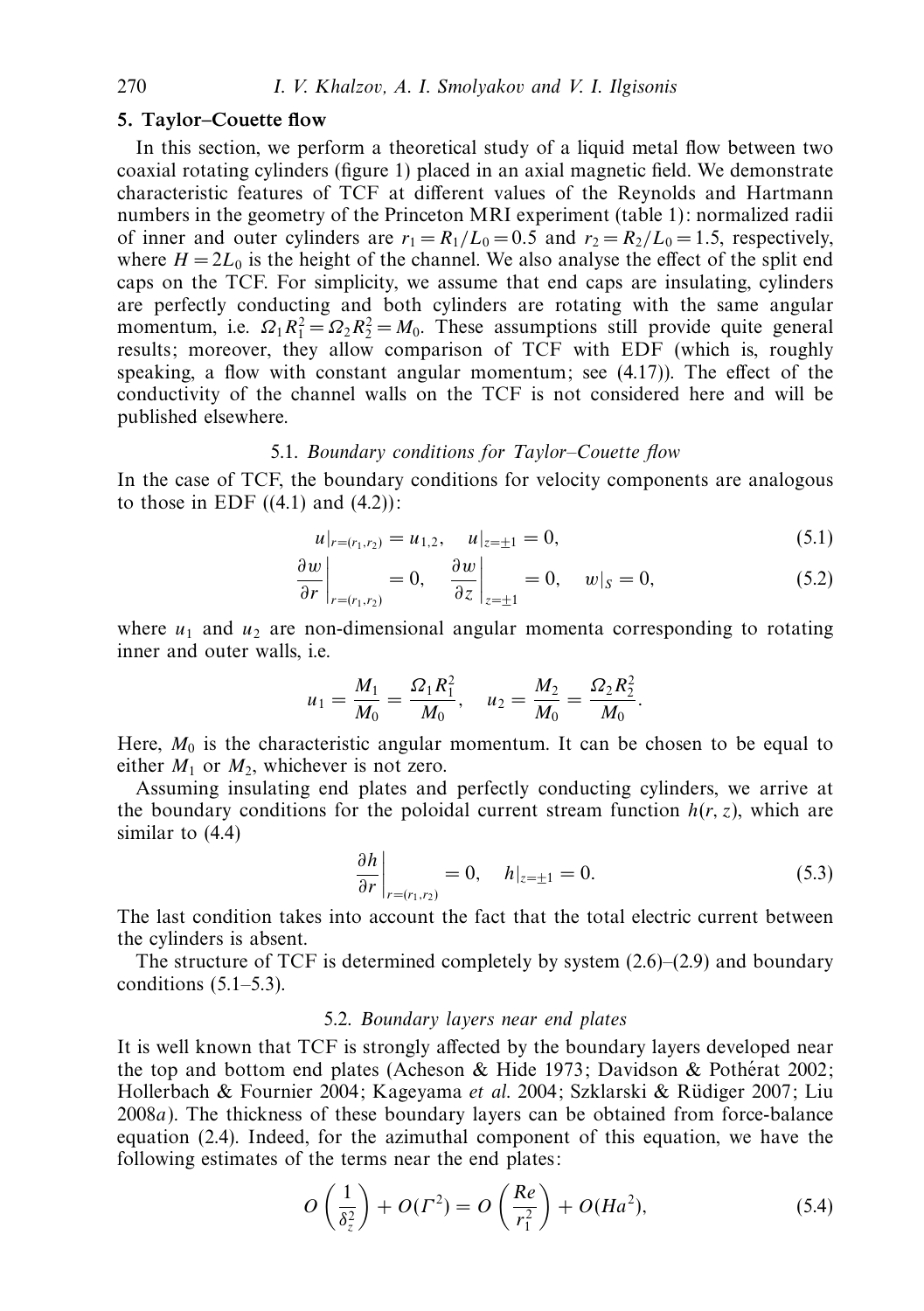where  $\Gamma = H/(R_2 - R_1)$  is the aspect ratio of the channel, the left-hand side characterizes viscous forces and two terms on the right-hand side characterize inertia and Ampere force, respectively. Depending on the relative values of *Γ* , Re and Ha, three basic types of boundary layers are possible; they correspond to three different regimes of TCF:

(i) viscous regime with viscous layers of width

$$
\delta_{visc} \approx \frac{1}{\Gamma} \approx r_2 - r_1;
$$

(ii) inertial regime with Ekman layers of width

$$
\delta_{Ek} \approx \frac{r_1}{\sqrt{Re}};
$$

(iii) magnetized regime with Hartmann layers of width

$$
\delta_{Ha} \approx \frac{1}{Ha}.
$$

Below, we consider these regimes in more detail.

#### 5.3. Viscous regime

In the viscous regime, when  $Re \ll \Gamma r_1$  and  $Ha \ll \Gamma$ , we can assume  $Ha = 0$  and  $Re = 0$ , so system  $(2.6)$ – $(2.9)$  is reduced to one equation

$$
\frac{\partial^2 u}{\partial r^2} - \frac{1}{r} \frac{\partial u}{\partial r} + \frac{\partial^2 u}{\partial z^2} = 0.
$$
 (5.5)

Strictly speaking, the case of  $Re = 0$  presumes no rotation at all; it is physically meaningful to consider it only as the limit of small Reynolds numbers,  $Re \rightarrow 0$ . Equation (5.5) with boundary conditions (5.1) can be solved exactly in terms of infinite series (Wendl 1999). In a small gap approximation  $(r_2 - r_1 \ll r_{1,2})$ , the solution has the form

$$
u(r, z) = \frac{u_1 r_2^2 - u_2 r_1^2}{r_2^2 - r_1^2} + \frac{u_2 - u_1}{r_2^2 - r_1^2} r^2 + \sum_{j=1}^{\infty} a_j \sin\left[2jk_r \left(r - \frac{r_1 + r_2}{2}\right)\right] \frac{\cosh[2jk_r z]}{\cosh[2jk_r]} + \sum_{j=0}^{\infty} b_j \cos\left[(2j+1)k_r \left(r - \frac{r_1 + r_2}{2}\right)\right] \frac{\cosh[(2j+1)k_r z]}{\cosh[(2j+1)k_r]},
$$
(5.6)

where

$$
k_r = \frac{\pi}{r_2 - r_1},
$$

and the coefficients  $a_i$  and  $b_j$  are

$$
a_j = \frac{(-1)^j (u_2 - u_1)}{\pi j},
$$
  
\n
$$
b_j = -\frac{2(-1)^j (u_1 + u_2)}{\pi (2j + 1)} + \frac{8(-1)^j (u_2 - u_1)(r_2 - r_1)}{\pi^3 (2j + 1)^3 (r_1 + r_2)}.
$$

Equation (5.6) is simplified if we consider a rotation with  $u_1 = u_2 = 1$ . In this case, the *r*-profile of the normalized angular momentum *u* in the mid-plane of the channel at  $z = 0$  can be approximated as

$$
u(r) \approx 1 - \frac{4\cos[k_r(r - (r_1 + r_2)/2)]}{\pi\cosh k_r},
$$
\n(5.7)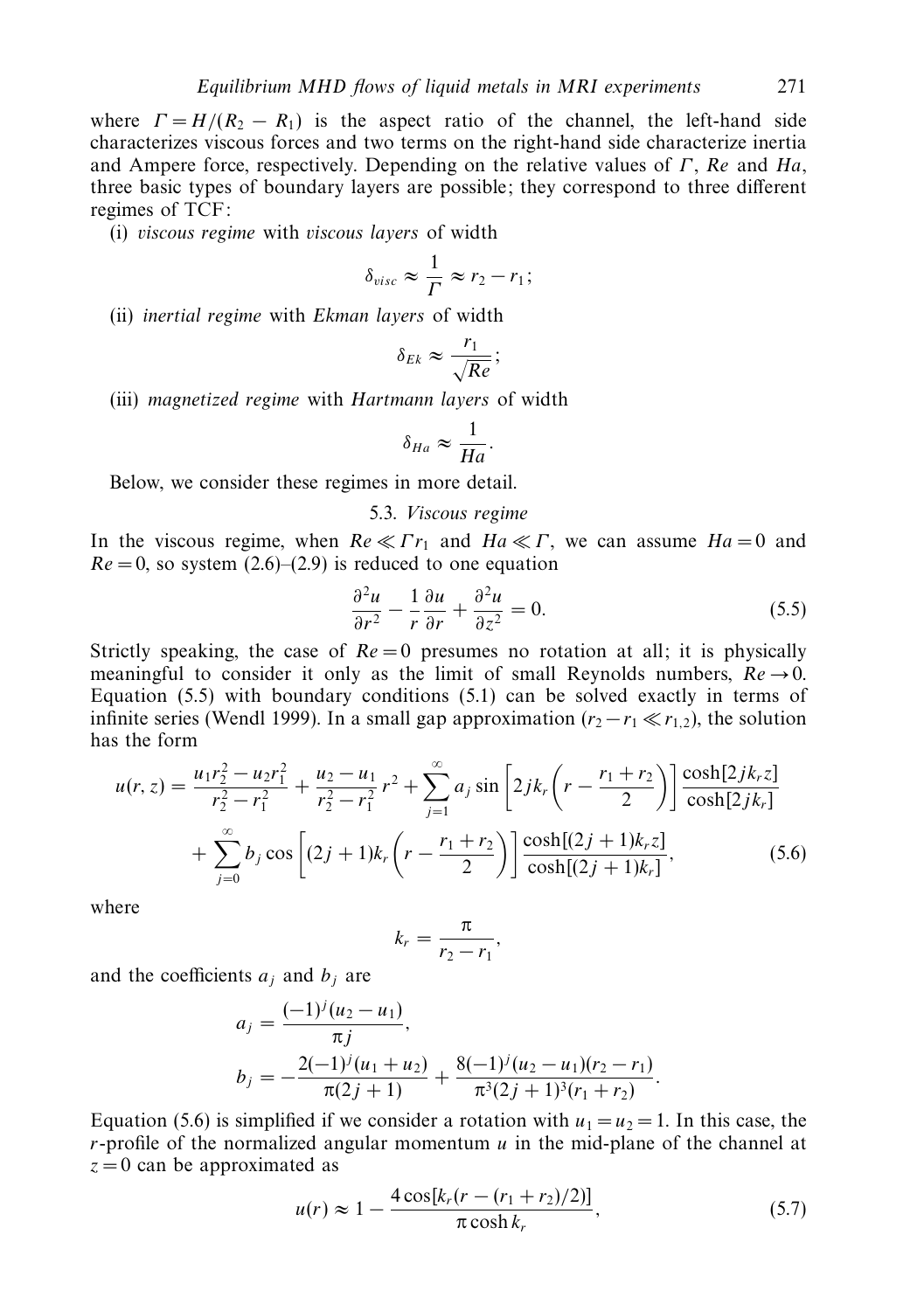while the *z*-profile of *u* in the middle section of the channel at  $r = (r_1 + r_2)/2$  is approximated as

$$
u(z) \approx 1 - \frac{\cosh[k_r z]}{\cosh k_r}.
$$
 (5.8)

The calculated structure of TCF in viscous regime ( $Re = 1$ ,  $Ha = 1$ ) for  $u_1 = u_2 = 1$ is shown in figure  $8(i.a-d)$ . In these simulations, values of Re and Ha are taken small but finite to have functions *w* and *h* not equal to zero identically. As one can see, the normalized angular momentum is almost 1 in the central part of the cross-section of the channel and decreases to 0 in the viscous boundary layers near the end plates. This result is in a good agreement with (5.7) and (5.8); the comparison is shown in figure 9. Thus, we conclude that the viscous TCF is appropriate for MRI experiments if the boundary layers are less than the height of the channel or, in other words, if

$$
R_2 - R_1 \lesssim H. \tag{5.9}
$$

# 5.4. Inertial regime

In the inertial regime, when  $Re \gg \Gamma^2 r_1^2$  and  $Re \gg Ha^2 r_1^2$ , we can neglect the magnetic field, so system  $(2.6)$ – $(2.9)$  becomes

$$
0 = \Delta^* u + \frac{Re}{r} [u, w],
$$
  
\n
$$
0 = \Delta^* \Delta^* w - Re \left( r \left[ w, \frac{\Delta^* w}{r^2} \right] + \frac{1}{r^2} \frac{\partial u^2}{\partial z} \right).
$$

The analytical treatment of such system is quite difficult since the equations are essentially nonlinear. In this section we discuss only the numerical results for the case  $u_1 = u_2 = 1.$ 

The equilibrium structure of the inertial TCF ( $Re = 500$ ,  $Ha = 1$ ) is presented in figure  $8(ii.a-d)$ . We take a small but finite value of Ha to demonstrate the distribution of the current in this regime (if  $Ha = 0$ , then  $h = 0$  identically). One of the typical features of high-Re Taylor–Couette flow is the existence of the jet-like formation near the mid-plane (at  $z = 0$ ) of the azimuthal momentum profile *u* (figure 8ii.*a*). It is undoubtedly the counterpart of the strong radial outflow that is seen in figure  $8(ii.b)$ . Such jet-like structures in the flow are explained by the presence of the steady end plates (Ji et al. 2004; Kageyama et al. 2004).

These results suggest that the inertial regime of TCF is of little use in the MRI experiments. The instabilities one obtains in this regime (even with magnetic field) will most probably be the familiar Kelvin–Helmholtz instabilities of the jet-like structures, rather than the magnetorotational instability. At best, one might hope to obtain the MRI superimposed on these Kelvin–Helmholtz modes. Any subsequent interpretation of experimental results will be quite complicated.

# 5.5. Magnetized regime

The magnetized regime of TCF is realized when  $Ha \gg \Gamma$  and  $Ha^2r_1^2 \gg Re$ . It is formally described by system  $(2.6)$ – $(2.9)$  in the limit of small Reynolds numbers,  $Re \rightarrow 0$ :

$$
0 = \Delta^* u + H a \frac{\partial h}{\partial z},\tag{5.10}
$$

$$
0 = \Delta^* h + H a \frac{\partial u}{\partial z}.
$$
\n(5.11)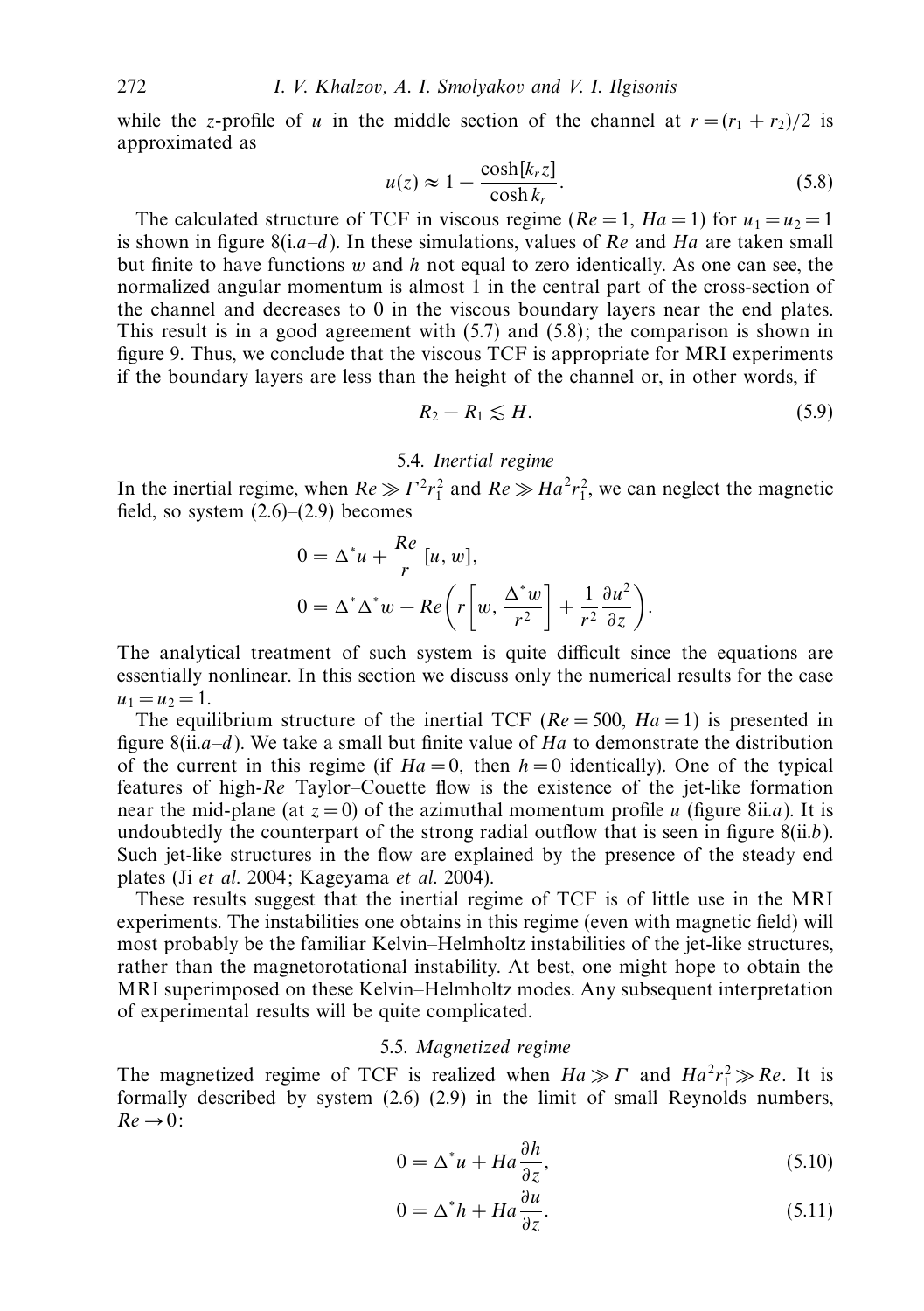

FIGURE 8. Calculated structure of TCF in (i) viscous ( $Re = 1$ ,  $Ha = 1$ ), (ii) inertial ( $Re = 500$ ,  $Ha = 1$ ) and *(iii)* magnetized  $(Re = 1, Ha = 30)$  regimes. *(a)* Normalized angular momentum  $u(r, z)$ ; (b) poloidal circulation lines (contours of  $w(r, z)$ ); (c) electric current lines (contours of  $h(r, z)$ ; (d) balance of toroidal forces at  $r = 1$ . Calculations are performed using the full system (2.6)–(2.8).

Similar to the case of EDF we can represent the normalized angular momentum  $u(r, z)$  in the form (4.10). Then we use the method of averaging along the magnetic field lines to find the radial profile  $u_0(r)$ . This method results in (4.13) which for TCF reads

$$
\frac{\partial^2 u_0}{\partial r^2} - \frac{1}{r} \frac{\partial u_0}{\partial r} - H a u_0 = 0.
$$
 (5.12)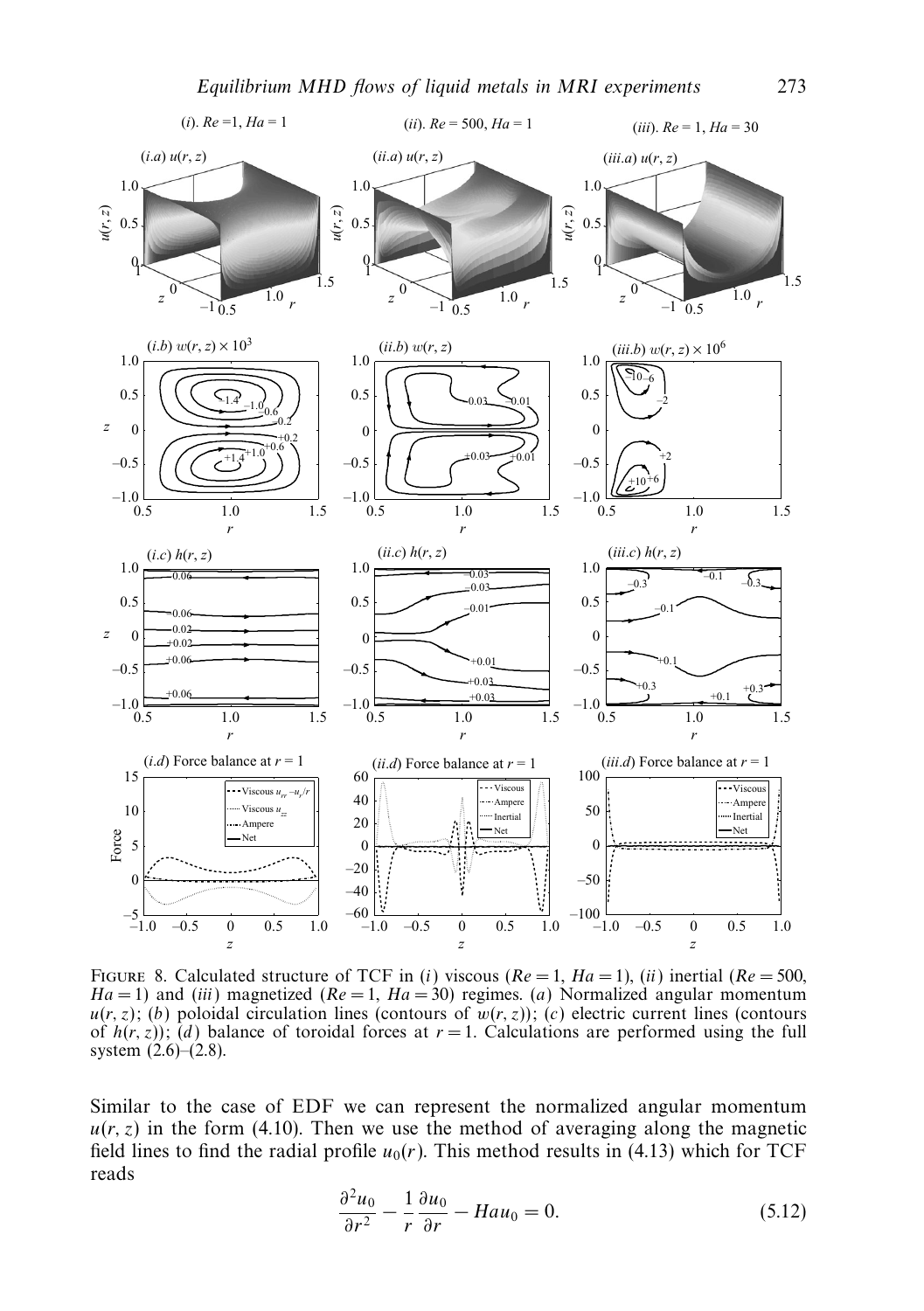

FIGURE 9. Comparison of calculated angular momentum profile  $u(r, z)$  (solid lines) with analytical approximation given by (5.7) and (5.8) (dashed lines) in the viscous regime of TCF ( $Re = 1$ ,  $Ha = 1$ ): (a) in the mid-plane of the channel at  $z = 0$ ; (b) at  $r = 1$ .

The only difference between  $(5.12)$  and  $(4.13)$  is the absence in  $(5.12)$  of the term related to the electrical current drive. As a result, the solution to (5.12) satisfying the boundary conditions (5.1) can be written in a form analogous to (4.14):

$$
u_0(r) = \frac{r}{I_1(\sqrt{Ha}(r_2 - r_1))} \left[ \frac{u_1}{r_1} I_1(\sqrt{Ha}(r_2 - r)) + \frac{u_2}{r_2} I_1(\sqrt{Ha}(r - r_1)) \right].
$$
 (5.13)

Near the walls at  $r = r_{1,2}$  dependence (5.13) becomes

$$
u_0(x) \approx u_{1,2} \exp(-\sqrt{Ha} x), \tag{5.14}
$$

where  $x = |r - r_{1,2}|$  is a non-dimensional distance measured from the corresponding wall. Within the side (parallel) layers of thickness  $O(Ha^{-1/2})$ , the angular momentum drops by factor  $e = 2.718$ . Thus, if the side layers are much less than the gap between cylinders, i.e.  $Ha^{-1/2} \ll r_2 - r_1$ , velocity in the bulk of the fluid is practically zero. This result follows from the presence of the steady end caps and Ferraro's iso-rotation law (Ferraro 1937): the angular velocity of a highly conducting fluid tends to be constant along a magnetic field line to minimize the induction effect. In order to use the magnetized regime of TCF in the MRI experiment one has to ensure that the gap between cylinders is less than the side layers, i.e.

$$
R_2 - R_1 \lesssim \frac{H}{\sqrt{Ha}}.\tag{5.15}
$$

Only if (5.15) is satisfied, the angular velocity of the fluid can be well approximated by (in dimensional units)

$$
\Omega(R) = \frac{M_2 - M_1}{R_2^2 - R_1^2} + \left(\frac{M_1 R_2^2 - M_2 R_1^2}{R_2^2 - R_1^2}\right) \frac{1}{R^2},
$$
\n(5.16)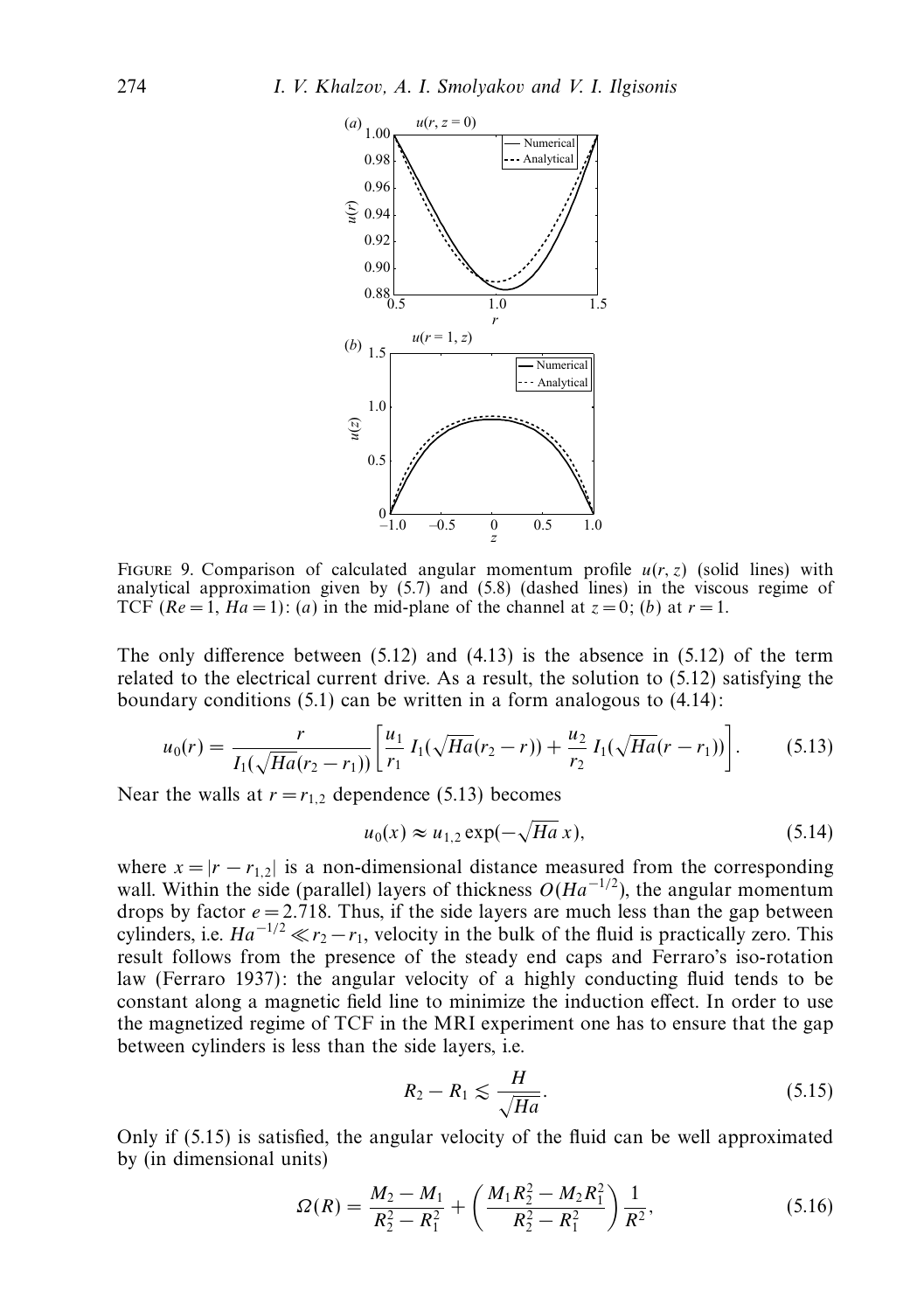

FIGURE 10. Comparison of calculated angular momentum profile  $u(r, z)$  (solid lines) with analytical approximation given by (4.10) and (5.13) (dashed lines) in the magnetized regime of TCF  $(Re = 1, Ha = 30)$ : (*a*) in the mid-plane of the channel at  $z = 0$ ; (*b*) at  $r = 1$ .



FIGURE 11. Calculated *z*-profiles of normalized angular momentum  $u(r, z)$  at  $r = 1$  in TCF for different values of  $Re$  at  $Ha = 30$ .

where  $M_1 = \Omega_1 R_1^2$ ,  $M_2 = \Omega_2 R_2^2$  are angular momenta of the inner and outer walls, respectively.

The structure of TCF in the magnetized regime ( $Re = 1$ ,  $Ha = 30$ ) is shown in figure  $8(iii.a-d)$ . In this regime the angular momentum profile in the cross-section of the channel (figure 8iii.a) is almost homogeneous in the *z*-direction and has a parabolic radial dependence as predicted by (5.13). For comparison, the analytical and calculated profiles of  $u$  are plotted in figure 10. Figure  $8(iii.c)$  shows the distribution of poloidal electric current in this case.

The dependence of the angular momentum's *z*-profile on the Reynolds number is shown in figure 11. As one can see, the increase of Reynolds number results in a considerable change of the flow structure. In fact, when  $Ha = 30$  and  $Re \ge 1000$  the flow turns to inertial regime.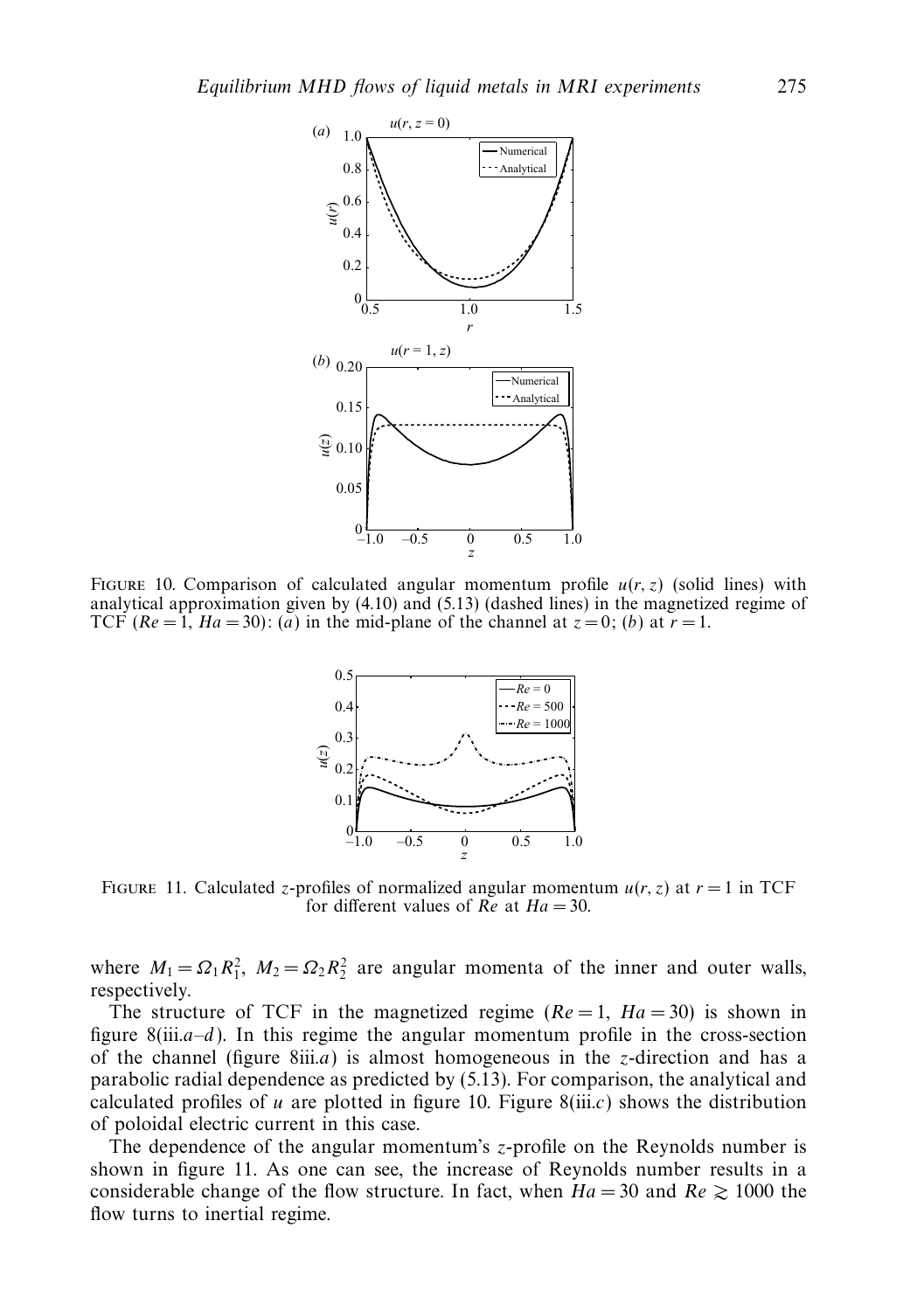

FIGURE 12. Angular velocity profiles at  $z = 0$  for different number of rotating rings *N* in the magnetized regime of TCF ( $\overline{Re} = 0$ ,  $Ha = 100$ ). Profiles are calculated using system (5.10) and  $(5.11).$ 

#### 5.6. Rotating split end caps

Inequality (5.15) limits the strength of the magnetic field that can be used in the TCF MRI experiment. The highest magnetic field, which does not change rotation profile (5.16) considerably, corresponds to the Hartmann number (see (5.15))

$$
Ha \approx \Gamma^2,\tag{5.17}
$$

where  $\Gamma = H/(R_2 - R_1)$  is the aspect ratio of the channel. The maximum value of the Hartmann number (5.17) can be increased by dividing the end caps into multiple rings that rotate independently. Such idea is realized in the Princeton MRI experiment (Kageyama et al. 2004; Ji et al. 2004, 2006; Liu 2008 $a,b$ ), where two rings are used. Here we consider the effect of these rings on the rotation profile in the magnetized regime of TCF.

First, we study the case of the rigidly rotating end caps (number of rings is  $N = 1$ ), assuming that their angular velocity is *Ω*. Neglecting inertial effects we look for a solution to system (5.10) and (5.11) with  $u(r, z)$  satisfying the boundary condition

$$
u|_{z=\pm 1} = \Omega r^2.
$$

Similar to (4.10) the normalized angular momentum  $u(r, z)$  can be approximated as

$$
u(r, z) = u_0(r) \frac{\cosh Ha - \cosh(Ha z)}{\sinh Ha} + \Omega r^2,
$$
\n(5.18)

where

$$
u_0(r) = \frac{r}{I_1(\sqrt{Ha}(r_2 - r_1))} \left[ \frac{u_1 - \Omega r_1^2}{r_1} I_1(\sqrt{Ha}(r_2 - r)) + \frac{u_2 - \Omega r_2^2}{r_2} I_1(\sqrt{Ha}(r - r_1)) \right].
$$
\n(5.19)

Near the walls at  $r = r_{1,2}$  angular momentum profile is

$$
u(r) \approx (u_{1,2} - \Omega r^2) \exp(-\sqrt{Ha}|r - r_{1,2}|) + \Omega r^2. \tag{5.20}
$$

Equation (5.20) describes an exponential approach of angular velocity to *Ω* in the side layers of thickness  $O(Ha^{-1/2})$  (see figure 12, case  $N = 1$ ). Therefore, we conclude that for Hartmann numbers larger than (5.17), the bulk of the fluid will rotate rigidly with angular velocity *Ω*. This is not appropriate for MRI experiment.

This result can be generalized to the case with any number of rings *N*. We note that from the mathematical point of view a circular channel bounded by *N* pairs of rotating rings (one ring on the top and one on the bottom) is equivalent to the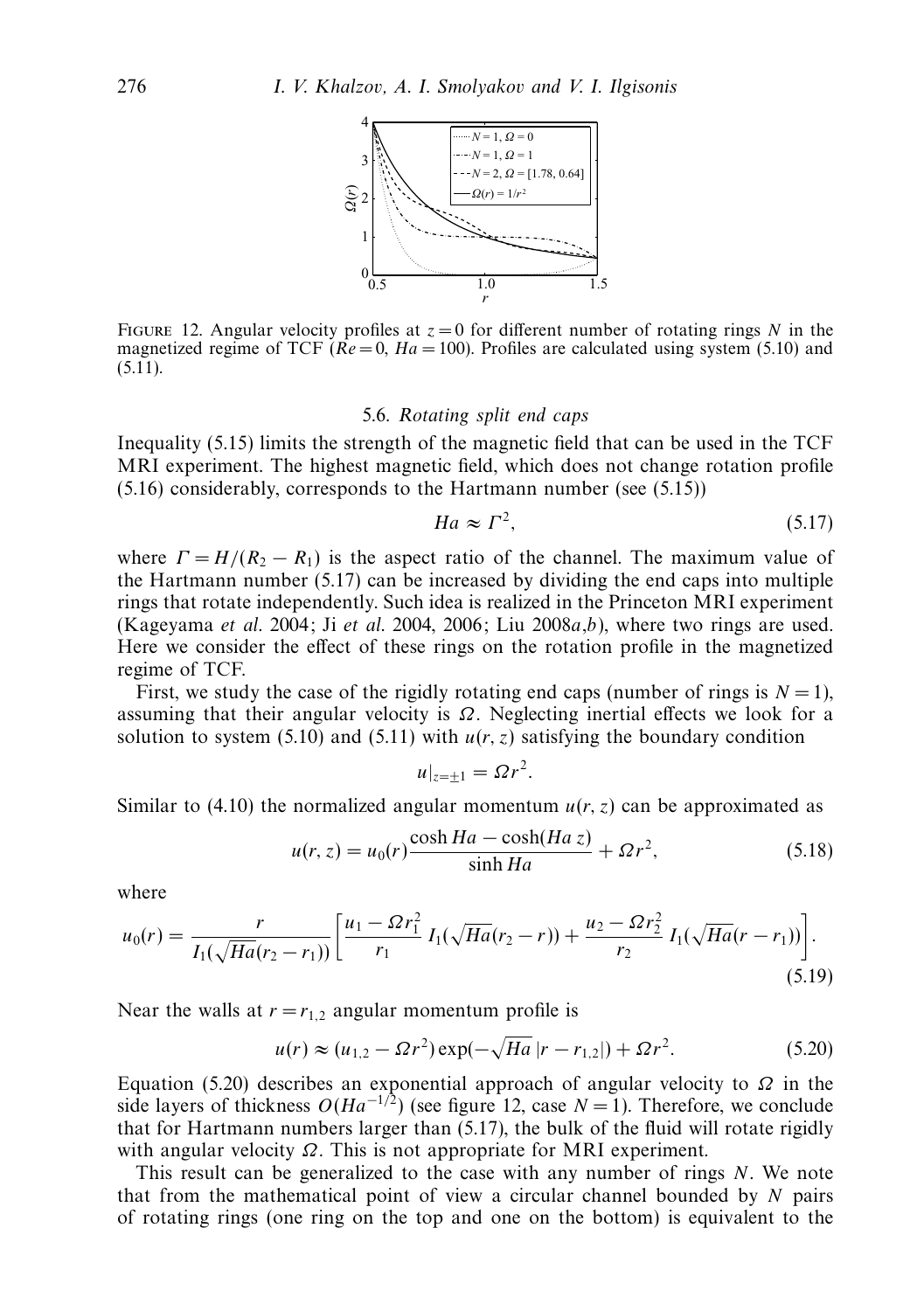set of *N* narrower channels formed by the corresponding pair of rings. The angular momentum profile in each of *N* channels is approximated by (5.18) and (5.19), with  $u_1$  and  $u_2$  being matching parameters. For the large Hartmann numbers the radial profile of angular velocity has a step-like form (see figure 12, case  $N = 2$ ). Profiles closer to (5.16) are obtained if the Hartmann number does not exceed value (for equally spaced *N* rings)

$$
Ha \approx N^2 \Gamma^2,\tag{5.21}
$$

which is obviously an improvement compared to  $(5.17)$ .

Analogous conclusions can be made for other regimes of TCF. The implementation of independently rotating rings at the end caps improves the rotation profile (makes it closer to  $(5.16)$ ) and broadens the range of Ha and Re appropriate for MRI experiment. Kageyama et al. (2004) demonstrated numerically the transition from inertial to viscous regimes of non-magnetized TCF with inclusion of 3, 4 and 5 rings. A similar transition for magnetized TCF with inclusion of two rings was reported by Liu (2008a). The simple estimates of the parameters for different TCF regimes and the thickness of the corresponding boundary layers in the case of *N* rings can be obtained from (5.4) by changing  $\Gamma \rightarrow N\Gamma$ .

#### *6. Conclusions*

We have performed the theoretical study of stationary MHD flow structure in an annular channel from the perspective of establishing required parameters for liquid metal MRI experiment. According to obtained results, both electrically driven and Taylor–Couette flows can be used as initial equilibria in MRI experiment. However, different conditions have to be satisfied in both cases to achieve the rotation profiles appropriate for MRI excitation (uniform in axial direction and quasi-Keplerian in radial direction). In the case of TCF, the experimental parameters should satisfy inequality (5.15), while for EDF the opposite condition is necessary (4.16). Besides, the inertial effects have to be reduced in both cases since they influence the rotational profile considerably; this results in condition (4.12). The range of 'good' parameters for MRI experiment is summarized in figure 13.

From figure  $13(a)$ , one can see that in TCF the 'good' region of parameters is restricted. The limits of this region are determined by the aspect ratio of the channel,  $\Gamma = H/(R_2 - R_1)$ , and by the number of independently rotating rings in the end caps, *N*. For the geometry of the Princeton MRI experiment with aspect ratio *Γ* = 2 (table 1) and  $N = 2$ , the values of the Hartmann and Reynolds numbers should not exceed  $Ha \approx N^2 \Gamma^2 \approx 16$  and  $Re \approx Ha^2(R_1/H)^2 \approx 16$ , respectively. It is well known that MRI in liquid metals does not occur at such small Reynolds numbers (Kageyama et al. 2004).

As follows from figure  $13(b)$ , the 'good' region of EDF is not restricted by the large values of Hartmann number, but it is still limited by the large values of Reynolds number. For the Obninsk MRI experiment (table 1) with  $Ha = 100$ , the maximum appropriate Reynolds number is  $Re \approx 2500$ . This is too small for the detection of axisymmetric MRI but can be enough for the observation of non-axisymmetric MRI modes since they have a lower instability threshold (Khalzov et al. 2006; Khalzov, Smolyakov & Ilgisonis 2008; Ilgisonis, Khalzov & Smolyakov 2009).

We remark briefly on three issues that might be crucial for the realization of EDF MRI experiment. First, the rotation profile of EDF is predetermined by the drive type: the bulk of the flow corresponds to the so-called Rayleigh line, i.e. the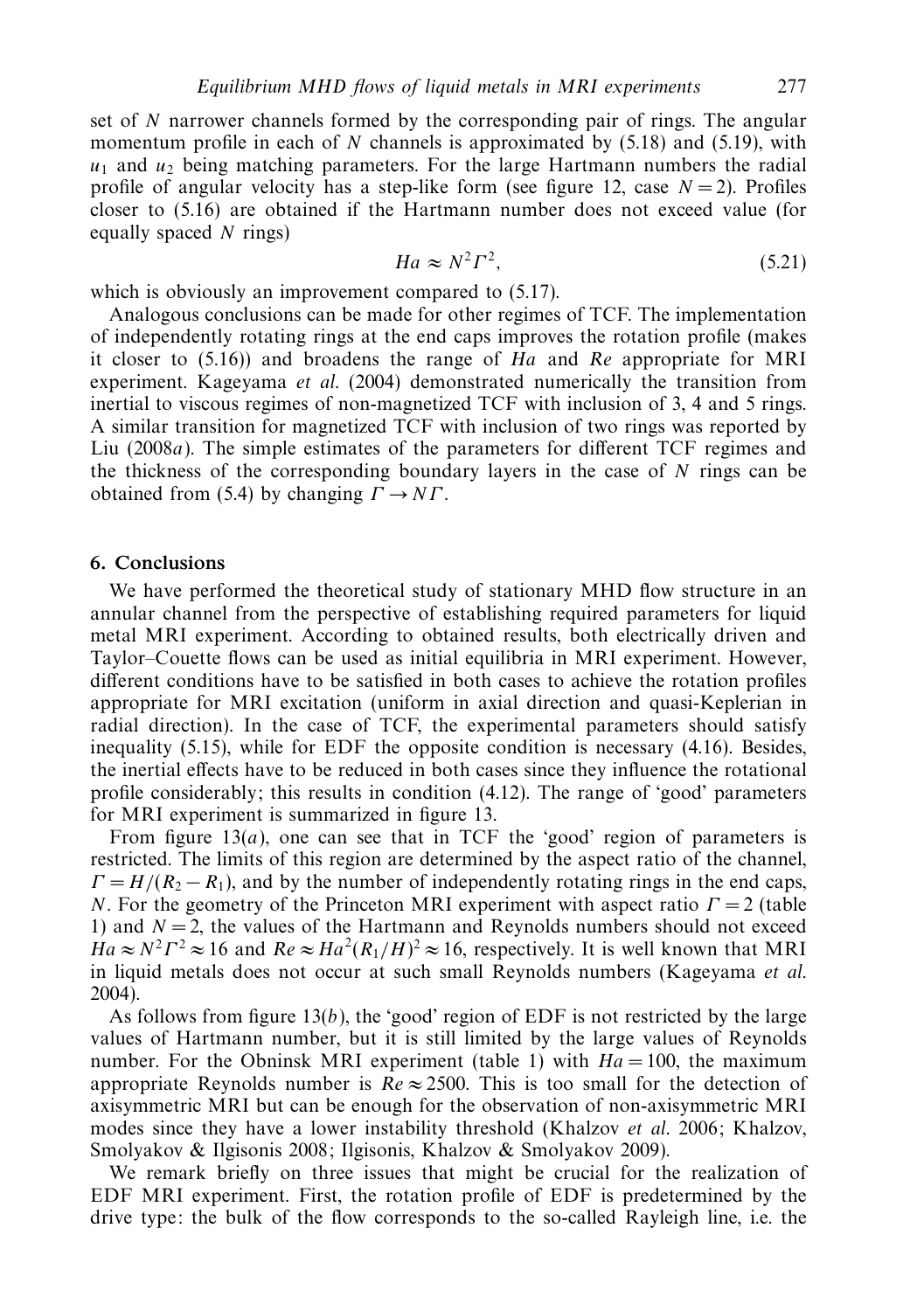

Figure 13. Regimes of flows and regions of 'good' parameters in MRI experiments (shaded areas): (a) for Taylor–Couette flow; (b) for electrically driven flow.  $\Gamma = H/(R_2 - R_1)$  is the aspect ratio of the channel and *N* is the number of rings in the end caps.

flow with constant angular momentum. According to Rüdiger, Schultz & Shalybkov (2003) and Hollerbach & Rüdiger (2005), at this line the MRI threshold is incredibly sensitive to the slightest deviations of the rotation profile, which are certainly present in the experiment due to the boundary layers. However, as discussed by Velikhov et al. (2006a) such a sensitivity of the Rayleigh line results from minimization of the critical Reynolds number over the magnetic field; so, different points of the threshold curves shown by Rüdiger et al. (2003) and Hollerbach & Rüdiger (2005) correspond to different magnitudes of the magnetic field. In the real experiment with the fixed magnetic field such sensitivity of the Rayleigh line does not take place.

The second important issue in EDF is related to the hydrodynamical stability of the parallel boundary layer near the outer wall. The angular momentum profile is radially decreasing in that layer, so that the Rayleigh stability criterion (1.2) is violated and the hydrodynamical instability can develop there. Experimentally, this instability and MRI can be distinguished due to their different spatial localizations: hydrodynamical instability (and resulting turbulence) is localized near the outer wall, while MRI is global and it affects the bulk of the flow. It means that MRI should change the global fluid properties, for example, the effective resistance; the corresponding break of the current-voltage characteristic can be detected experimentally. Obviously, it is not the case for the local hydrodynamical instability. Another way to solve the problem with the side boundary layers is to get rid of them by using the combination of EDF and TCF, which is known as Taylor–Dean flow (Stefani & Gerbeth 2004). An analysis of this flow is beyond the scope of our paper.

The third issue concerns the stability of the Hartmann layers in EDF. The Hartmann boundary layer is known to be subcritically (nonlinearly) unstable (Moresco  $\&$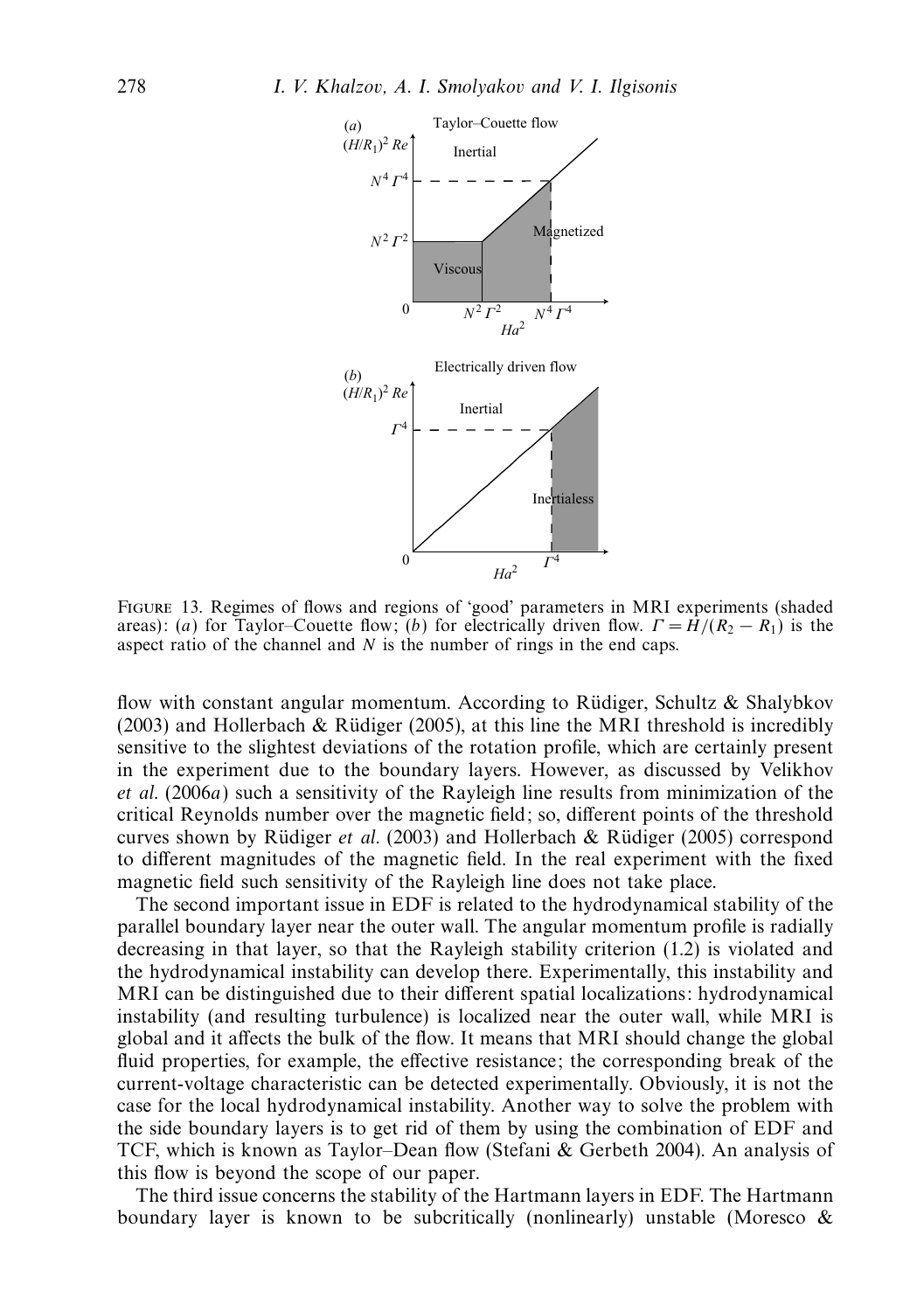Alboussiére 2003). Transition to turbulence in the Hartmann layer was observed experimentally and confirmed numerically when  $150 < Re/Ha < 400$  (Moresco & Alboussiere 2004; Thess et al. 2007). In recent experiment with EDF in an annular channel, Moresco & Alboussiere (2004) reported such transition for  $Re/Ha = 380$ . If EDF is indeed unstable due to the presence of the Hartmann layers, this may bring an additional limitation for the region of "good" parameters of EDF. This is a subject of the further study.

This work is supported in part by the Russian Foundation for Basic Research (project 07-02-00441), the National Science Foundation and the Natural Sciences and Engineering Research Council of Canada.

#### REFERENCES

- Acheson, D. J. & Hide, R. 1973 Hydromagnetics of rotating fluids. Rep. Prog. Phys. **36**, 159–221.
- Balbus, S. A. 2003 Enhanced angular momentum transport in accretion disks. Annu. Rev. Astron. Astrophys. **41**, 555–597.
- Balbus, S. A. & Hawley, J. F. 1991 A powerful local shear instability in weakly magnetized disks. I. Linear analysis. Astrophys. J. **376**, 214–222.
- Balbus, S. A. & Hawley, J. F. 1998 Instability, turbulence, and enhanced transport in accretion disks. Rev. Mod. Phys. **70**, 1–53.
- BAYLIS, J. A. & HUNT, J. C. R. 1971 MHD flow in an annular channel: theory and experiment. J. Fluid Mech. **48**, 423–428.
- DAVIDSON, P. A. & POTHÉRAT, A. 2002 A note on Bödewadt Hartmann layers. Eur. J. Mech. B. Fluids **21**, 545–559.
- Ferraro, V. C. A 1937 The non-uniform rotation of the Sun and its magnetic field. Mon. Not. R. Astron. Soc. **97**, 458–472.
- HEISER, W. H. & SHERCLIFF, J. A. 1965 A simple demonstration of the Hartmann layer. J. Fluid Mech. **22**, 701–707.
- HOLLERBACH, R. & FOURNIER, A. 2004 End-effects in rapidly rotating cylindrical Taylor–Couette flow. AIP Conf. Proc. **733**, 114–121.
- HOLLERBACH, R. & RÜDIGER, G. 2005 New type of magnetorotational instability in cylindrical Taylor--Couette flow. Phys. Rev. Lett. **95**, 124501.
- Ilgisonis, V. I. & Khalzov, I. V. 2007 Magnetorotational instability in a non-uniform magnetic field. JETP Lett. **86**, 705–708.
- Ilgisonis, V. I., Khalzov, I. V. & Smolyakov, A. I. 2009 Negative energy waves and MHD stability of rotating plasmas. Nucl. Fusion **49**, 035008.
- Ji, H., Burin, M., Schartman, E. & Goodman, J. 2006 Hydrodynamic turbulence cannot transport angular momentum effectively in astrophysical disks. Nature **444**, 343–346.
- Ji, H., Goodman, J., Kageyama, A., Burin, M., Schartman, E. & Liu, W. 2004 Magnetorotational instability in a short Couette flow of liquid gallium. AIP Conf. Proc. **733**, 21–34.
- Kageyama, A., Ji, H., Goodman, J., Chen, F. & Shoshan, E. 2004 Numerical and experimental investigation of circulation in short cylinders. J. Phys. Soc. Japan **73**, 2424–2437.
- KANEDA, M., TAGAWA, T., NOIR, J. & AURNOU, J. M. 2005 Variations in driving torque in Couette-Taylor flow subject to a vertical magnetic field. J. Phys.: Conf. Ser. **14**, 42–47.
- Khalzov, I. V., Ilgisonis, V. I., Smolyakov, A. I. & Velikhov, E. P. 2006 Magnetorotational instability in electrically driven flow of liquid metal: spectral analysis of global modes. Phys. Fluids **18**, 124107.
- KHALZOV, I. V. & SMOLYAKOV, A. I. 2006 On the calculation of steady-state magnetohydrodynamic flows of liquid metals in circular ducts of a rectangular cross-section. Tech. Phys. **51**, 26–33.
- Khalzov, I. V., Smolyakov, A. I. & Ilgisonis, V. I. 2008 Energy of eigenmodes in magnetohydrodynamic flows of ideal fluids. Phys. Plasmas **15**, 054501.
- Lakhin, V. P. & Velikhov, E. P. 2007 Instabilities of highly-resistive rotating liquids in helical magnetic fields. Phys. Lett. A **369**, 98–106.